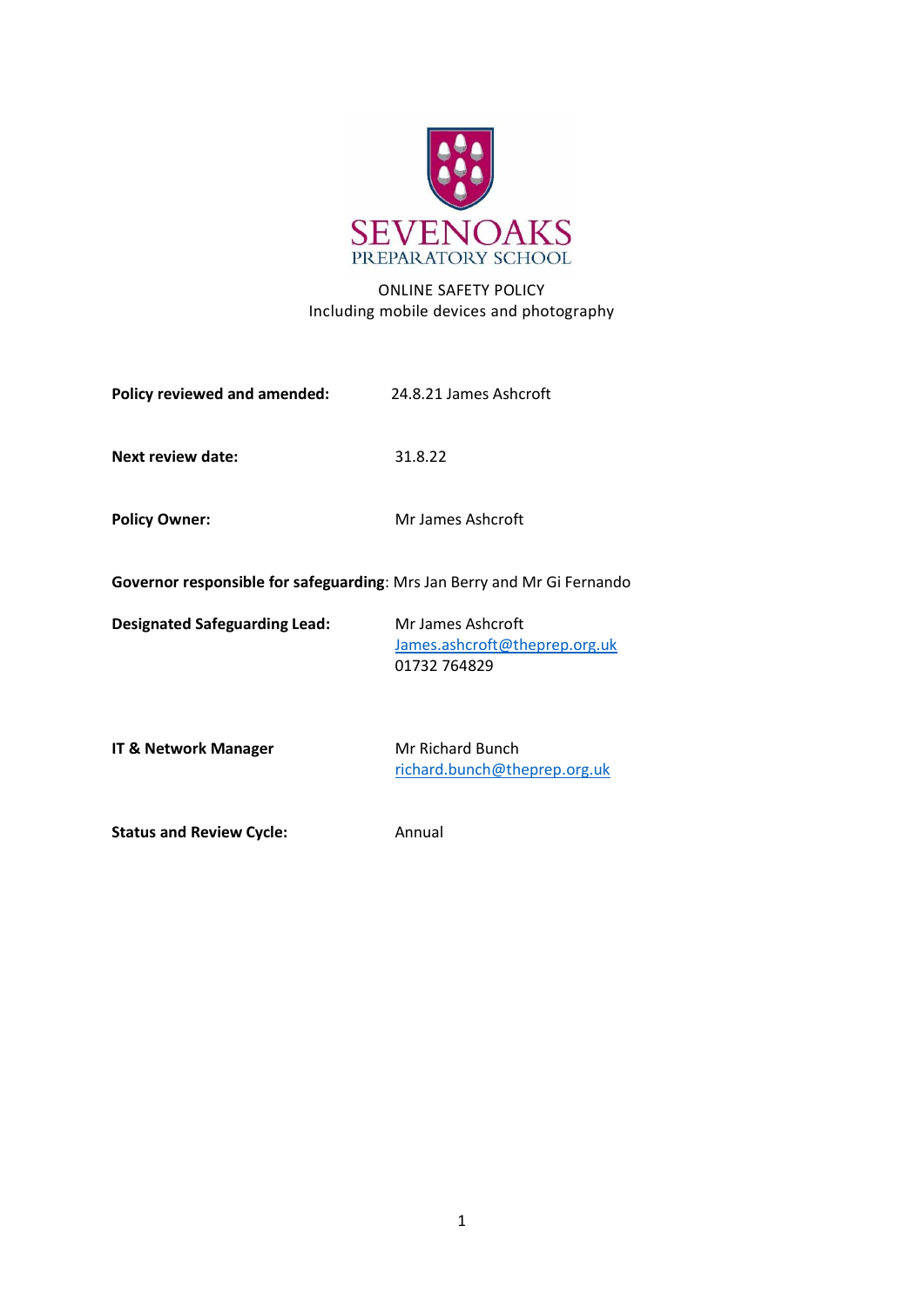# **Contents page**

|    | <b>Contents</b>                                                        | Page number |
|----|------------------------------------------------------------------------|-------------|
| 1. | <b>Policy aims</b>                                                     | 3           |
| 2. | <b>Policy scope</b>                                                    | $3 - 4$     |
| 3. | <b>Monitoring and review</b>                                           | 4           |
| 4. | Roles and responsibilities                                             | $4 - 7$     |
| 5. | <b>Education and engagement approaches</b>                             | $7-9$       |
| 6. | <b>Reducing online risks</b>                                           | 9           |
|    | Safer use of technology                                                | $9 - 14$    |
| 8. | Social media                                                           | $15 - 18$   |
| 9. | Use of personal Devices and Mobile phones                              | 18-21       |
|    | 10. Responding to Online Safety Incidents and Concerns                 | $21 - 22$   |
|    | 11. Procedures for responding to Specific Online Incidents or Concerns | $22 - 28$   |
|    | 12. Online safety away from school                                     | 28-29       |
|    | 13. Useful Links for Educational Settings                              | 29-30       |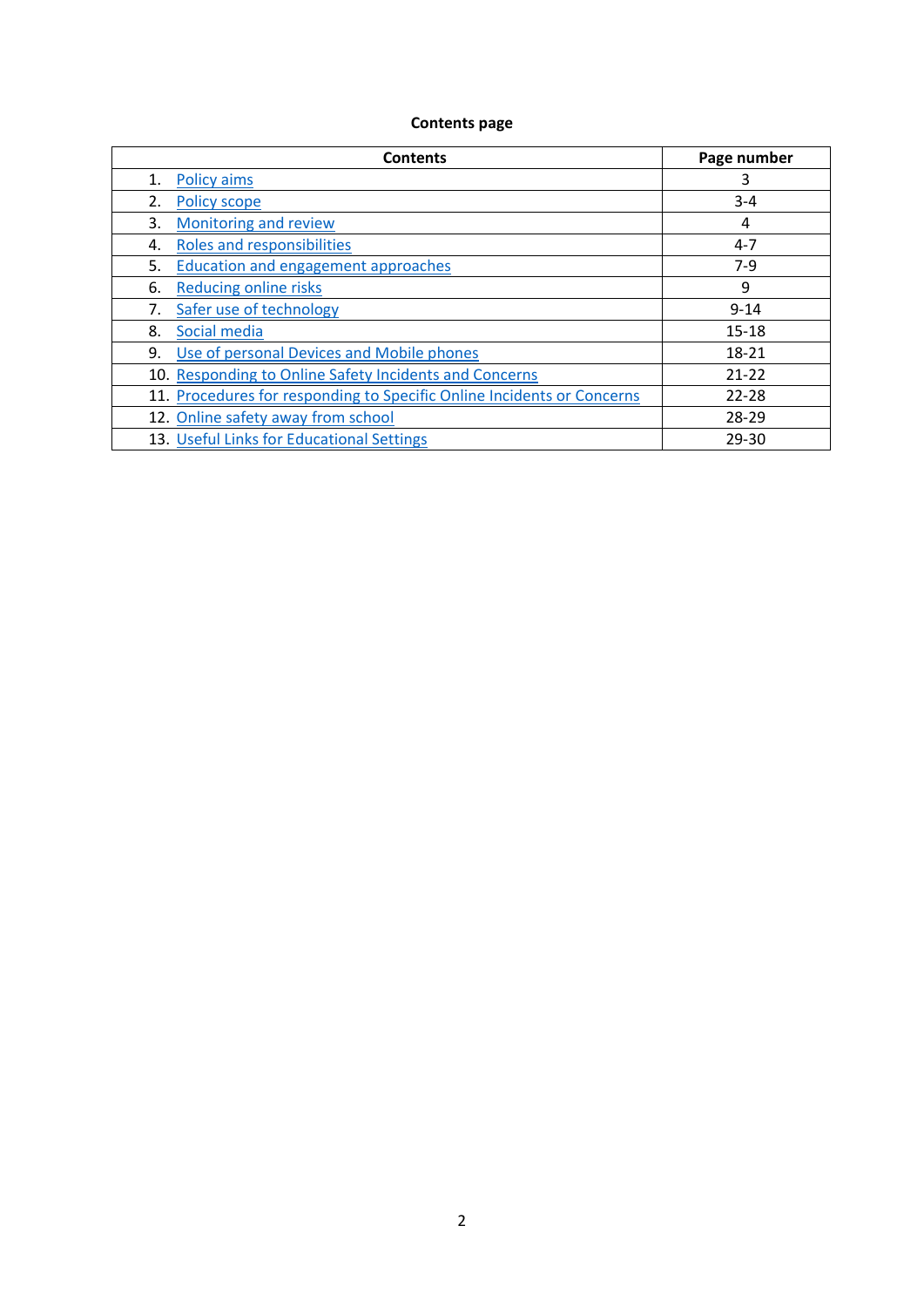# <span id="page-2-0"></span>**1. Policy Aims**

This online safety policy has been written by Sevenoaks Preparatory School, involving staff, learners and parents/carers, building on the Kent County Council/The Education People online safety policy template, with specialist advice and input as required.

It takes into account the DfE statutory guidance '[Keeping Children Safe in Education](https://www.gov.uk/government/publications/keeping-children-safe-in-education--2)' 2021, [Early](https://www.gov.uk/government/publications/early-years-foundation-stage-framework--2)  [Years and Foundation Stage](https://www.gov.uk/government/publications/early-years-foundation-stage-framework--2) 2017, 'Working Together [to Safeguard Children](https://www.gov.uk/government/publications/working-together-to-safeguard-children--2)' 2018 and the [Kent](http://www.kscb.org.uk/)  [Safeguarding Multi-Agency](http://www.kscb.org.uk/) Partnership (KCSMP) procedures.

The purpose of the Sevenoaks Preparatory School online safety policy is to:

- Safeguard and protect all members of the Sevenoaks Preparatory School community when using the internet.
- Identify approaches to educate and raise awareness of online safety throughout the community.
- Enable all staff to work safely and responsibly, to role model positive behaviour online and to manage professional standards and practice when using technology.
- Identify clear procedures to use when responding to online safety concerns.

Sevenoaks Preparatory School identifies that the issues classified within online safety are considerable, but can be broadly categorised into three areas of risk:

**content:** being exposed to illegal, inappropriate or harmful content, for example: pornography, fake news, racism, misogyny, self-harm, suicide, anti-Semitism, radicalisation and extremism.

**contact:** being subjected to harmful online interaction with other users; for example: peer to peer pressure, commercial advertising and adults posing as children or young adults with the intention to groom or exploit them for sexual, criminal, financial or other purposes'.

**conduct:** personal online behaviour that increases the likelihood of, or causes, harm; for example, making, sending and receiving explicit images (e.g. consensual and non-consensual sharing of nudes and semi-nudes and/or pornography, sharing other explicit images and online bullying;

**commerce:** - risks such as online gambling, inappropriate advertising, phishing and or financial scams

# <span id="page-2-1"></span>**2. Policy Scope**

Sevenoaks Preparatory School believes that online safety is an essential part of safeguarding and acknowledges its duty to ensure that all learners and staff are protected from potential harm online.

Sevenoaks Preparatory School identifies that the internet and associated devices, such as computers, tablets, mobile phones and games consoles, are an important part of everyday life.

Sevenoaks Preparatory School believes that learners should be empowered to build resilience and to develop strategies to manage and respond to risk online.

This policy applies to all staff including the governing body, SMT, teachers, support staff, external contractors, visitors, volunteers and other individuals who work for, or provide services on behalf of the setting (collectively referred to as "staff" in this policy) as well as learners, parents and carers.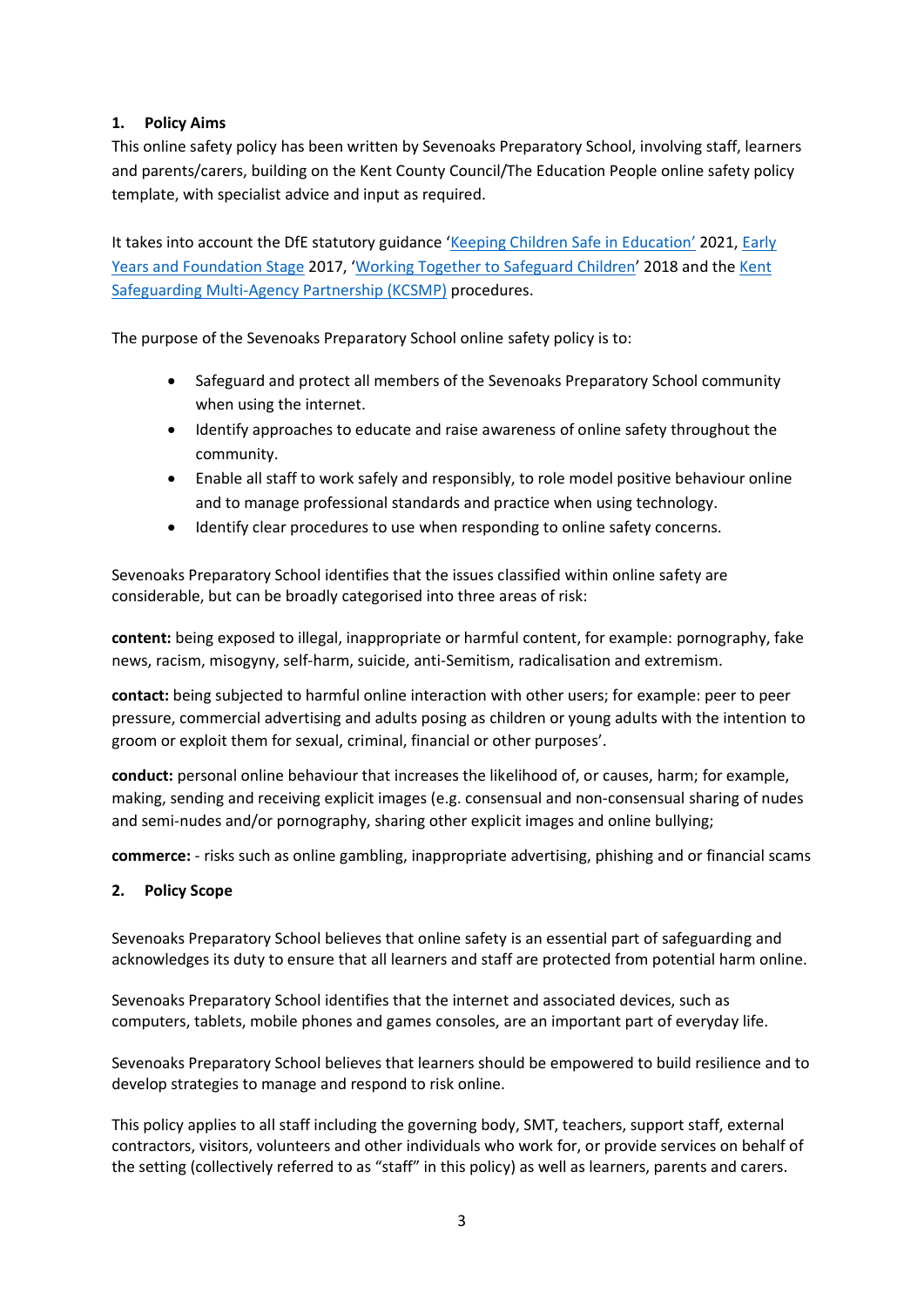This policy applies to all access to the internet and use of technology, including personal devices, or where learners, staff or other individuals have been provided with setting issued devices for use offsite, such as a work laptops, tablets or mobile phones.

### **2.1 Links with other policies and practices**

This policy links with several other policies, practices and action plans including:

- o Anti-bullying policy
- o Acceptable Use Policies (AUP)
- o Behaviour policy
- o Safeguarding policy
- o Curriculum plans, such as: CDC, Personal, Social, Health, Education and economic (PSHEe), Citizenship and Relationships and Sex Education (RSE)
- o Data protection policy
- o Mobile devices and photography: Acceptable use policy
- o Searching, screening and confiscation policy
- o Employee manual

#### <span id="page-3-0"></span>**3. Monitoring and Review**

Technology in this area evolves and changes rapidly. Sevenoaks Preparatory School will review this policy at least annually.

• The policy will also be revised following any national or local policy requirements, any child protection concerns or any changes to the technical infrastructure

We will regularly monitor internet use and evaluate online safety mechanisms to ensure that this policy is consistently applied.

To ensure they have oversight of online safety, the Head will be informed of online safety concerns, as appropriate.

The named governor for safeguarding will report on a regular basis to the governing body on online safety practice and incidents, including outcomes.

Any issues identified via monitoring will be incorporated into our action planning.

#### <span id="page-3-1"></span>**4. Roles and Responsibilities**

The Designated Safeguarding Lead (DSL) has lead responsibility for online safety.

Sevenoaks Preparatory School recognises that all members of the community have important roles and responsibilities to play with regards to online safety.

#### **4.1 The Senior Management Team (SMT) team will:**

• Ensure that online safety is viewed as a safeguarding issue and that practice is in line with national and local recommendations and requirements.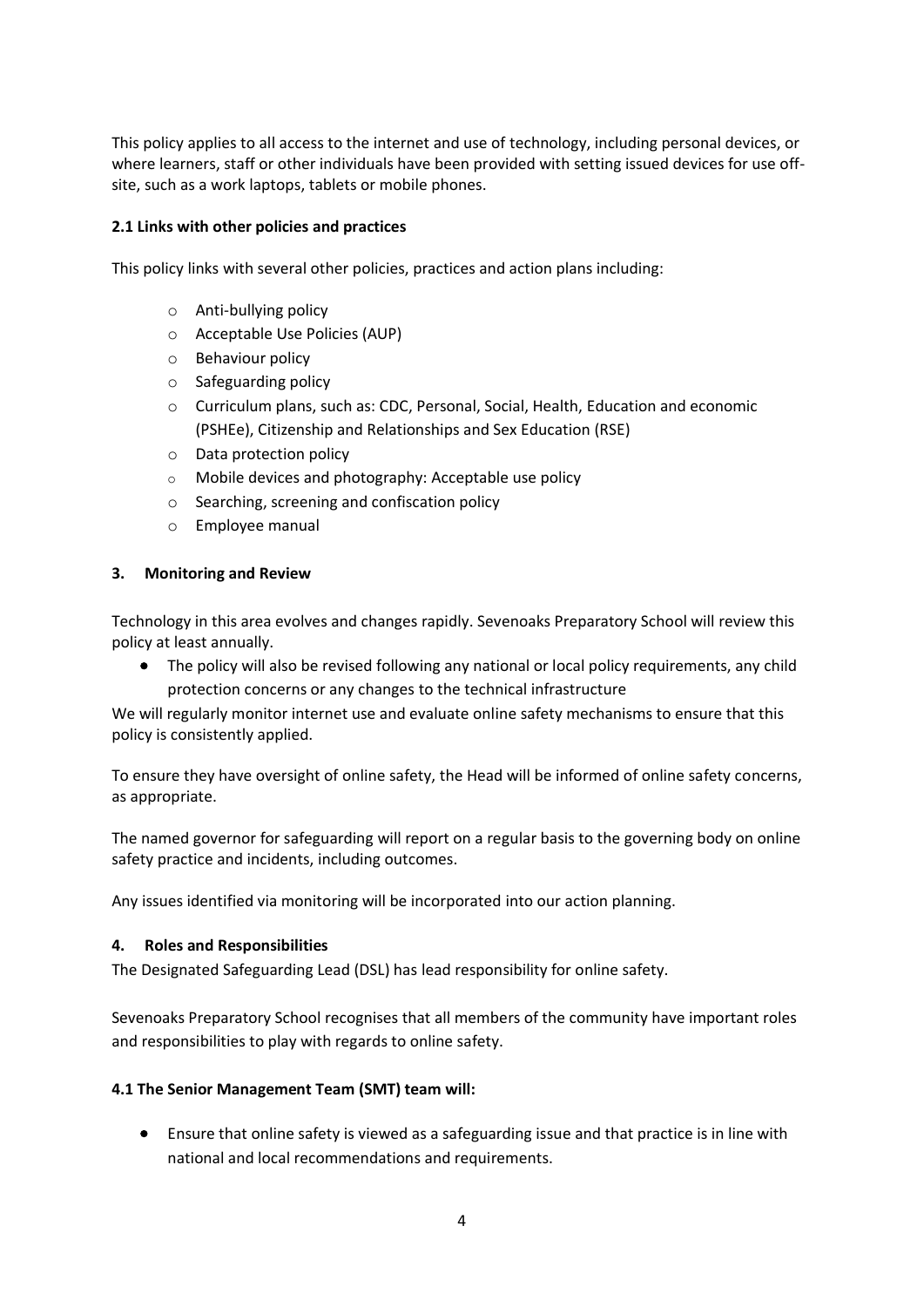- Ensure there are appropriate and up-to-date policies regarding online safety; including a staff IT acceptable use policy, which covers acceptable use of technology.
- Ensure that suitable and appropriate filtering and monitoring systems are in place and work with technical staff to monitor the safety and security of our systems and networks.
- Ensure that online safety is embedded within a progressive curriculum, which enables all learners to develop an age-appropriate understanding of online safety.
- Support the DSL and deputies by ensuring they have sufficient time and resources to fulfil their online safety responsibilities.
- Ensure there are robust reporting channels for the community to access regarding online safety concerns, including internal, local and national support.
- Ensure that appropriate risk assessments are undertaken regarding the safe use of technology.
- Audit and evaluate online safety practice to identify strengths and areas for improvement.

# **4.2 The Designated Safeguarding Lead (DSL) will:**

- Act as a named point of contact on all online safeguarding issues and liaise with other members of staff or other agencies, as appropriate.
- Work alongside deputy DSLs to ensure online safety is recognised as part of the settings safeguarding responsibilities and that a coordinated approach is implemented.
- Ensure all members of staff receive regular, up-to-date and appropriate online safety training.
- Access regular and appropriate training and support to ensure they understand the unique risks associated with online safety and have the relevant knowledge and up to date required to keep learners safe online.
- Access regular and appropriate training and support to ensure they recognise the additional risks that learners with SEN and disabilities (SEND) face online.
- Keep up-to-date with current research, legislation and trends regarding online safety and communicate this with the community, as appropriate.
- Work with staff to coordinate participation in local and national events to promote positive online behaviour, such as Safer Internet Day.
- Ensure that online safety is promoted to parents, carers and the wider community, through a variety of channels and approaches.
- Maintain records of online safety concerns, as well as actions taken, as part of the settings safeguarding recording mechanisms.
- Monitor online safety incidents to identify gaps and trends, and use this data to update the education response, policies and procedures.
- Report online safety concerns, as appropriate, to the setting management team and Governing Body.
- Work with the SMT to review and update online safety policies on a regular basis (at least annually) with stakeholder input.
- Meet regularly with the governor with a lead responsibility for safeguarding and online safety.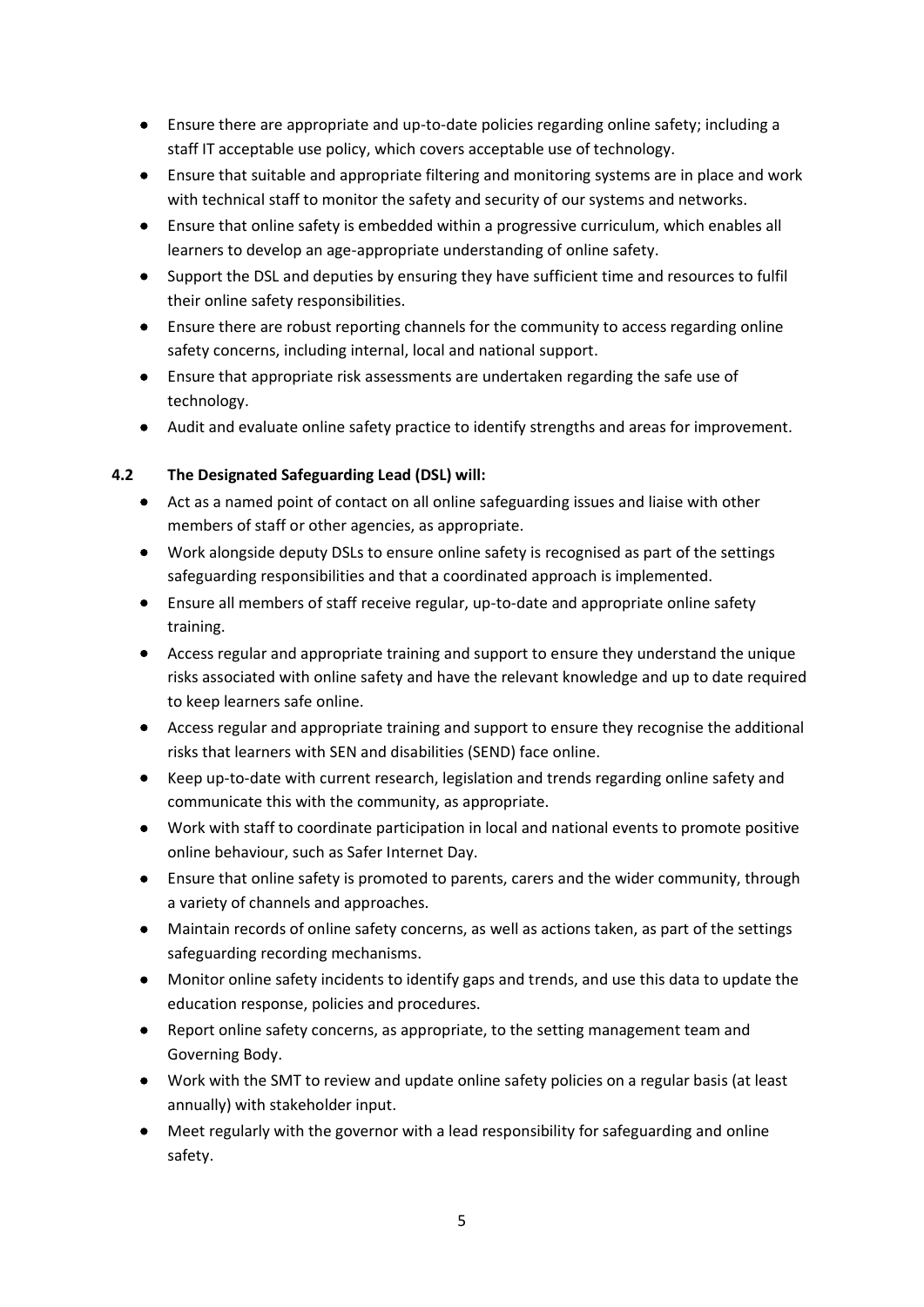### **4.3 It is the responsibility of all members of staff to:**

- Contribute to the development of online safety policies.
- Read and adhere to the online safety policy and acceptable use policies.
- Take responsibility for the security of setting systems and the data they use or have access to.
- Model good practice when using technology and maintain a professional level of conduct in their personal use of technology, both on and off site.
- Embed online safety education in curriculum delivery, wherever possible.
- Have an awareness of a range of online safety issues and how they may be experienced by the children in their care.
- Identify online safety concerns and take appropriate action by following the settings safeguarding policies and procedures.
- Know when and how to escalate online safety issues, including signposting to appropriate support, internally and externally.
- Take personal responsibility for professional development in this area.

# **4.4 It is the responsibility of staff managing the technical environment to:**

- Provide technical support and perspective to the DSL and SMT, especially in the development and implementation of appropriate online safety policies and procedures.
- Implement appropriate security measures including web filtering as directed by the SMT to ensure that the settings IT infrastructure/system is secure and not open to misuse or malicious attack, whilst allowing learning opportunities to be maximised.
- Ensure that our filtering policy is applied and updated on a regular basis; responsibility for its implementation is shared with the SMT.
- Ensure that our monitoring systems are applied and updated on a regular basis; responsibility for its implementation is shared with the SMT.
- Ensure appropriate access and technical support is given to the DSL (and/or deputy) to our filtering and monitoring systems, to enable them to take appropriate safeguarding action if/when required.

# **4.5 It is the responsibility of learners (at a level that is appropriate to their individual age and ability) to:**

- Engage in age appropriate online safety education opportunities.
- Contribute to the development of online safety policies.
- Read and adhere to the acceptable use policies.
- Respect the feelings and rights of others both on and offline.
- Take responsibility for keeping themselves and others safe online.
- Seek help from a trusted adult, if there is a concern online, and support others that may be experiencing online safety issues.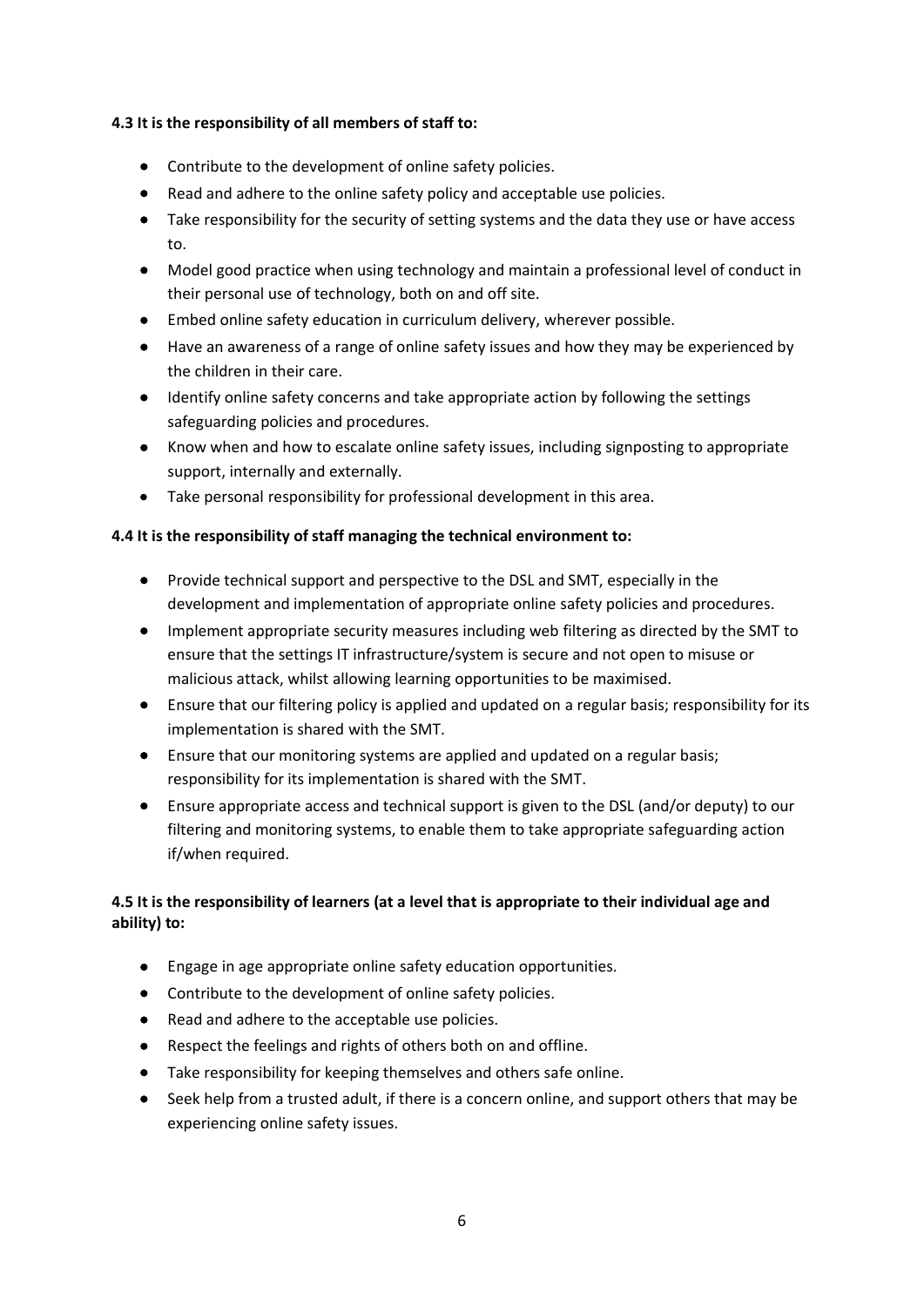### **4.6 It is the responsibility of parents and carers to:**

- Read the acceptable use policies and encourage their children to adhere to them.
- Support our online safety approaches by discussing online safety issues with their children and reinforcing appropriate and safe online behaviours at home.
- Role model safe and appropriate use of technology and social media.
- Abide by the acceptable use policies.
- Identify changes in behaviour that could indicate that their child is at risk of harm online.
- Seek help and support from the setting, or other appropriate agencies, if they or their child encounter risk or concerns online.
- Contribute to the development of the online safety policies.
- Use our systems, such as learning platforms, and other network resources, safely and appropriately.
- Take responsibility for their own awareness in relation to the risks and opportunities posed by new and emerging technologies.

# <span id="page-6-0"></span>**5. Education and Engagement Approaches**

# **5.1 Education and engagement with learners**

The setting will establish and embed a progressive online safety curriculum to raise awareness and promote safe and responsible internet use amongst learners by:

- Ensuring education regarding safe and responsible use precedes internet access.
- Including online safety in Personal, Social, Health and Economic education (PSHEe), Relationships and Sex Education (RSE) and CDC schemes of work.
- Reinforcing online safety messages whenever technology or the internet is in use.
- Educating learners in the effective use of the internet to research; including the skills of knowledge location, retrieval and evaluation.
- Teaching learners to be critically aware of the materials they read and shown how to validate information before accepting its accuracy.

The setting will support learners to read and understand the acceptable use policies in a way which suits their age and ability by:

- Displaying acceptable use posters in all rooms with internet access.
- Informing learners that network and internet use will be monitored for safety and security purposes and in accordance with legislation.
- Implementing appropriate peer education approaches.
- Providing online safety education and training as part of the transition programme across the key stages and when moving between establishments.
- Seeking learner voice when writing and developing online safety policies and practices, including curriculum development and implementation.
- Using support, such as external visitors, where appropriate, to complement and support our internal online safety education approaches.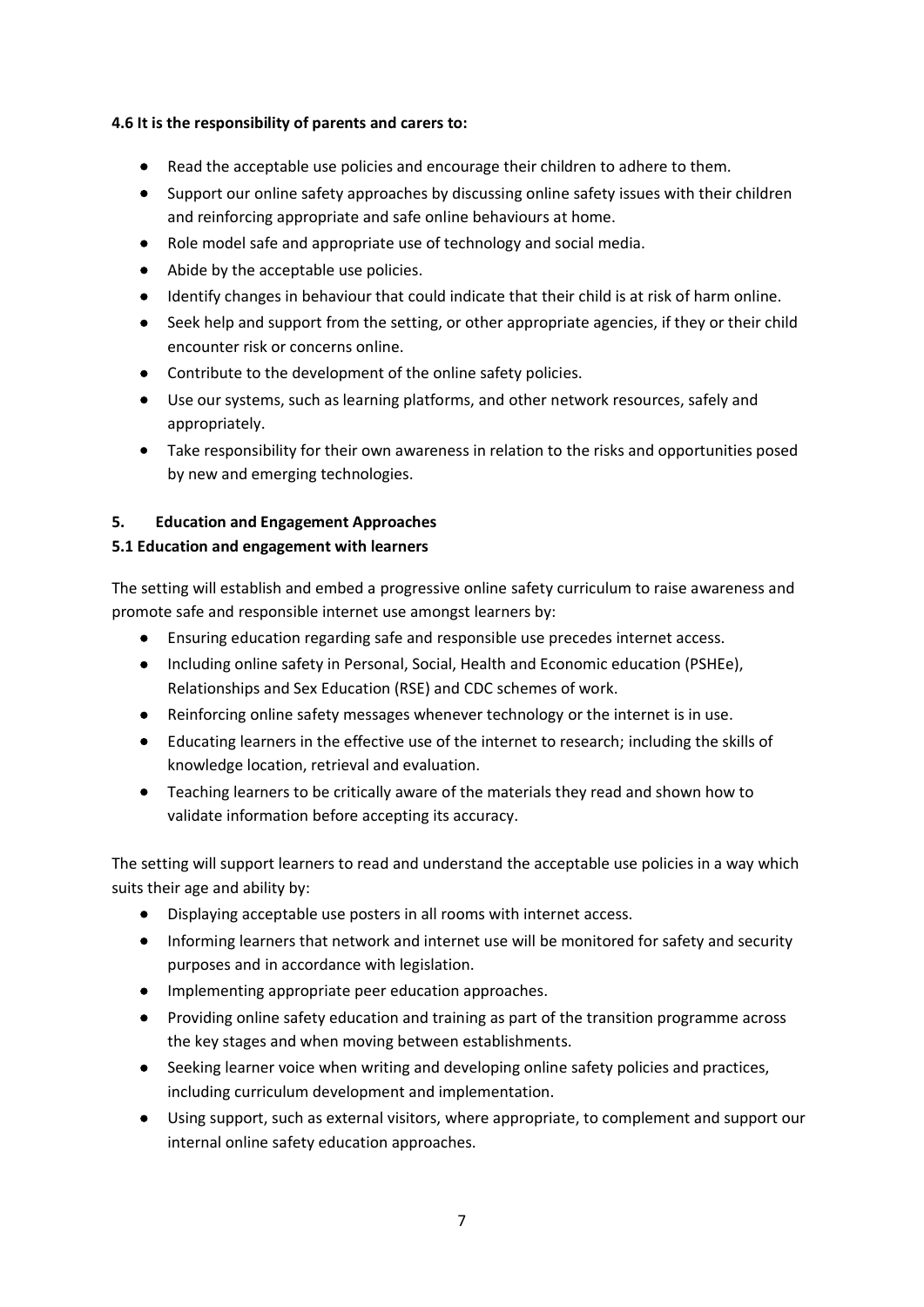# **5.2 Vulnerable Learners**

Sevenoaks Preparatory School recognises that some learners are more vulnerable online due to a range of factors. This may include, but is not limited to children in care, children with Special Educational Needs and Disabilities (SEND) or mental health needs, children with English as an additional language (EAL) and children experiencing trauma or loss.

Sevenoaks Preparatory School will ensure that differentiated and ability appropriate online safety education, access and support is provided to vulnerable learners.

When implementing an appropriate online safety policy and curriculum Sevenoaks Preparatory School will seek input from specialist staff as appropriate, including the Head of Learning Support.

# **5.3 Training and engagement with staff**

We will:

- Provide and discuss the online safety policy and procedures with all members of staff as part of induction.
- Provide up-to-date and appropriate online safety training for all staff on a regular basis, with at least annual updates.
	- This will cover the potential risks posed to learners (Content, Contact and Conduct) as well as our professional practice expectations.
- Recognise the expertise staff build by undertaking safeguarding training and managing safeguarding concerns and provide opportunities for staff to contribute to and shape online safety policies and procedures.
- Make staff aware that our IT systems are monitored, and that activity can be traced to individual users; staff will be reminded to behave professionally and in accordance with our policies when accessing our systems and devices.
- Make staff aware that their online conduct outside of the setting, including personal use of social media, could have an impact on their professional role and reputation.
- Highlight useful educational resources and tools which staff should use, according to the age and ability of the learners.
- Ensure all members of staff are aware of the procedures to follow regarding online safety concerns affecting learners, colleagues or other members of the community.

# **5.4 Awareness and engagement with parents and carers**

Sevenoaks Preparatory School recognises that parents and carers have an essential role to play in enabling children and young people to become safe and responsible users of the internet and associated technologies.

We will build a partnership approach to online safety with parents and carers by:

- Providing information and guidance on online safety in a variety of formats.
	- This will include offering specific online safety awareness training and highlighting online safety at other events.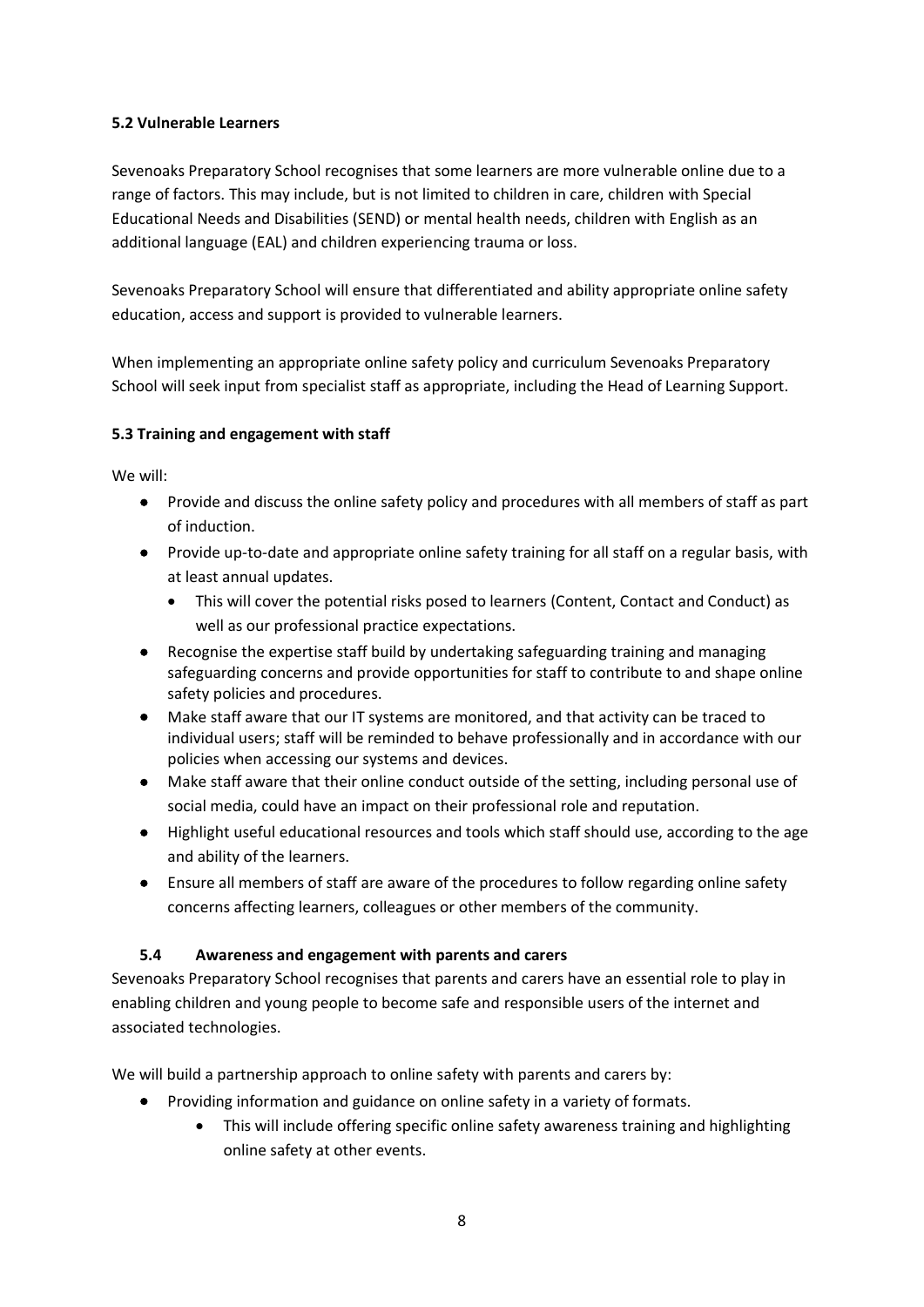- Drawing their attention to the online safety policy and expectations in newsletters, letters, our prospectus and on our website.
- Requesting that they read online safety information as part of joining our community.
- <span id="page-8-0"></span>• Requiring them to read our acceptable use policies and discuss the implications with their children.

### **6. Reducing Online Risks**

Sevenoaks Preparatory School recognises that the internet is a constantly changing environment with new apps, devices, websites and material emerging at a rapid pace.

We will:

- Regularly review the methods used to identify, assess and minimise online risks.
- Examine emerging technologies for educational benefit and undertake appropriate risk assessments before use in the setting is permitted.
- Ensure that appropriate filtering and monitoring is in place and take all reasonable precautions to ensure that users can only access appropriate material.
- Due to the global and connected nature of the internet, it is not possible to guarantee that unsuitable material cannot be accessed via our computers or devices.

All members of the community are made aware of our expectations regarding safe and appropriate behaviour online and the importance of not posting any content, comments, images or videos which could cause harm, distress or offence to members of the community. This is clearly outlined in our acceptable use policies and highlighted through a variety of education and training approaches.

# <span id="page-8-1"></span>**7. Safer Use of Technology**

# **7.1 Classroom Use**

Sevenoaks Preparatory School uses a wide range of technology. This includes access to:

- Computers, iPads and other digital devices
- Internet which may include search engines and educational websites
- Learning platform/intranet
- Email
- Games consoles and other games-based technologies
- Digital cameras, web cams and video cameras

All setting owned devices will be used in accordance with our acceptable use policies and with appropriate safety and security measures in place.

Members of staff will always evaluate websites, tools and apps fully before use in the classroom or recommending for use at home.

The setting will use age appropriate search tools following an informed risk assessment, to identify which tool best suits the needs of our community.

We will ensure that the use of internet-derived materials, by staff and learners complies with copyright law and acknowledge the source of information.

Supervision of learners will be appropriate to their age and ability.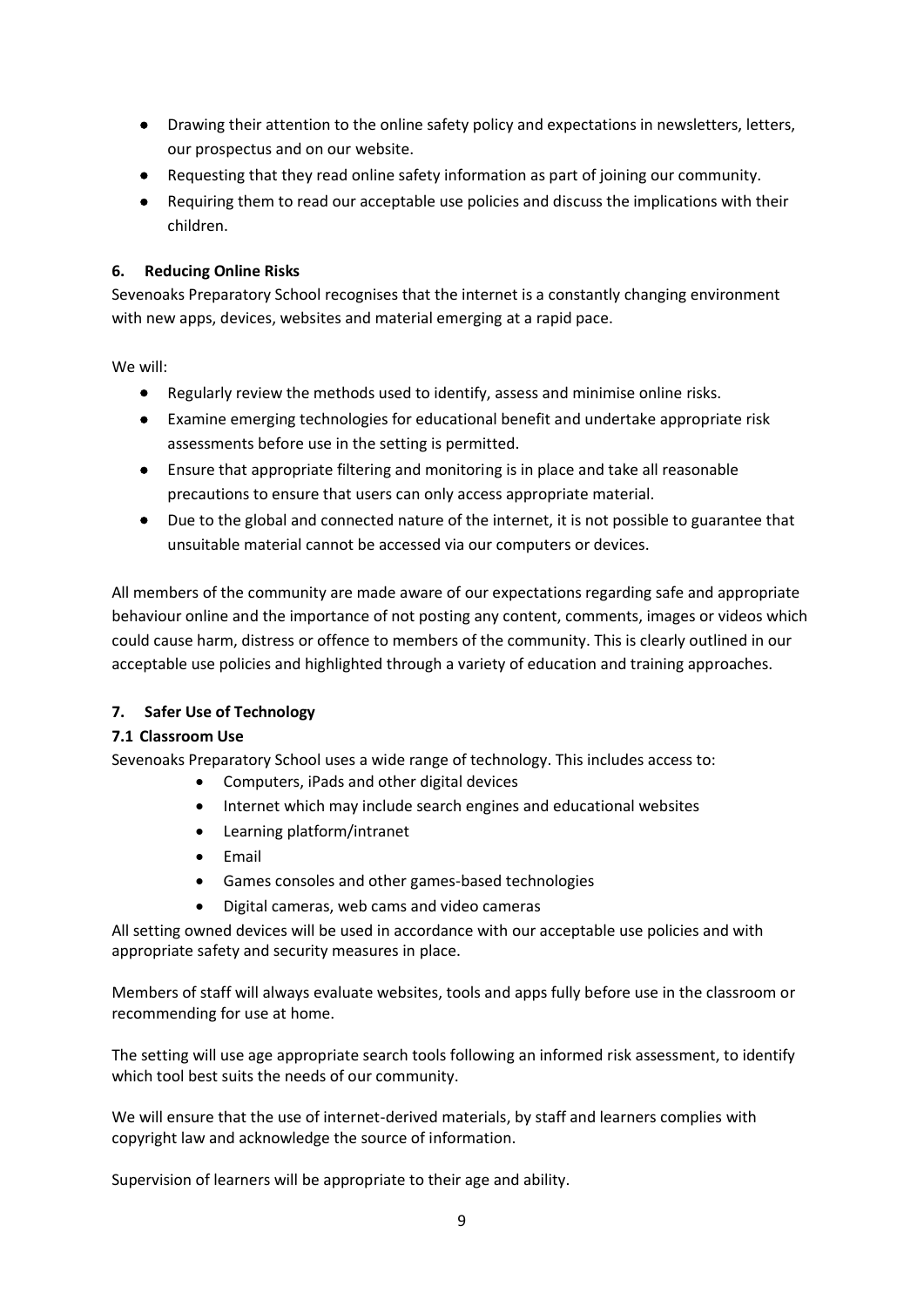### **Early Years Foundation Stage and Key Stage 1**

• Access to the internet will be by adult demonstration, with occasional directly supervised access to specific and approved online materials, which supports the learning outcomes planned for the learners' age and ability.

### **Key Stage 2**

- Learners will use age-appropriate search engines and online tools.
- Learners will be directed by the teacher to online materials and resources which support the learning outcomes planned for the learners' age and ability.

#### **Key Stage 3**

• Learners will be appropriately supervised when using technology, according to their ability and understanding.

### **7.2 Managing Internet Access**

We will maintain a written record of users who are granted access to our devices and systems.

All staff, learners and visitors will read and sign an acceptable use policy before being given access to our computer system, IT resources or internet.

### **7.3 Filtering and Monitoring**

### **7.3.1 Decision Making**

Sevenoaks Preparatory School governors and leaders have ensured that our setting has age and ability appropriate filtering and monitoring in place, to limit learner's exposure to online risks.

The governors and leaders are aware of the need to prevent "over blocking", as that may unreasonably restrict what can be taught, with regards to online activities and safeguarding.

Our decision regarding filtering and monitoring has been informed by a risk assessment, considering our specific needs and circumstances.

Changes to the filtering and monitoring approach will be risk assessed by staff with educational and technical experience and, where appropriate, with consent from the leadership team; all changes to the filtering policy are logged and recorded.

The leadership team will ensure that regular checks are made to ensure that the filtering and monitoring methods are effective and appropriate.

All members of staff are aware that they cannot rely on filtering and monitoring alone to safeguard learners; effective classroom management and regular education about safe and responsible use is essential.

# **7.3.2 Filtering**

Education broadband connectivity is provided through Gigaclear.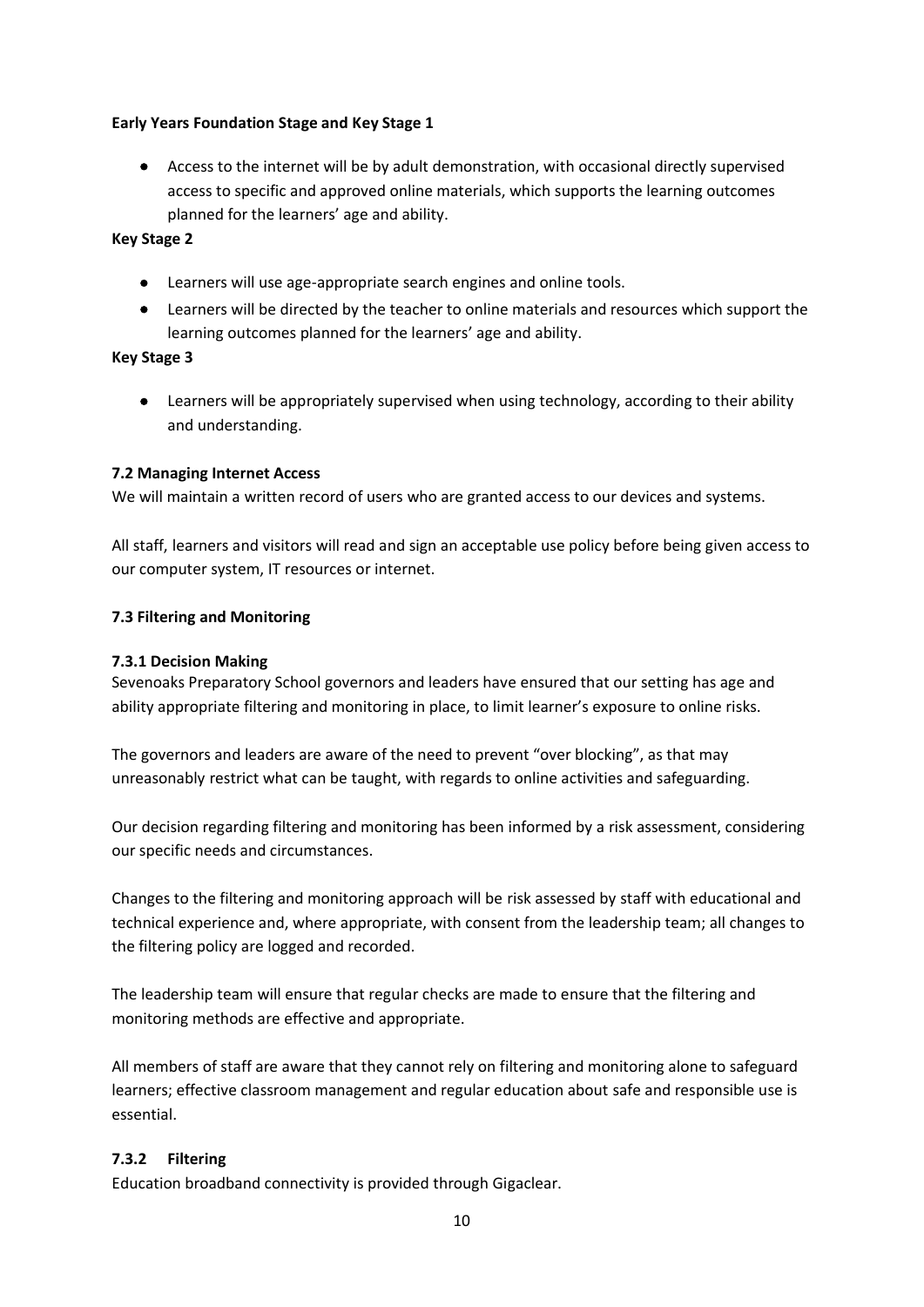We use Smoothwall which blocks sites which can be categorised as: pornography, racial hatred, extremism, gaming and sites of an illegal nature.

The filtering system blocks all sites on the [Internet Watch Foundation](https://www.iwf.org.uk/) (IWF) list.

We work with Smoothwall to ensure that our filtering policy is continually reviewed.

If learners discover unsuitable sites, they will be required to:

- Turn off monitor/screen and report the concern immediate to a member of staff.
- The member of staff will report the concern (including the URL of the site if possible) to the DSL (or deputy) and/or technical staff.
- The breach will be recorded and escalated as appropriate.
- Parents/carers will be informed of filtering breaches involving their child.

Any material believed to be illegal will be reported immediately to the appropriate agencies, such as the IWF, Kent Police or CEOP.

# **7.3.3 Monitoring**

We will appropriately monitor internet use on all setting owned or provided internet enabled devices through physical monitoring (supervision) and active/pro-active technology monitoring services.

If a concern is identified via monitoring approaches the DSL will respond in line with the Safeguarding policy.

All users will be informed that use of our systems can be monitored and that all monitoring will be in line with data protection, human rights and privacy legislation.

# **7.4 Managing Personal Data Online**

Personal data will be recorded, processed, transferred and made available online in accordance with General Data Protection Regulations and Data Protection legislation.

Full information can be found in our Data Protection policy.

# **7.5 Security and Management of Information Systems**

We take appropriate steps to ensure the security of our information systems, including:

- Virus protection being updated regularly.
- Encryption for personal data sent over the Internet or taken off site (such as via portable media storage) or access via appropriate secure remote access systems.
- Not using portable media without specific permission; portable media will be checked by an anti-virus /malware scan before use.
- Not downloading unapproved software to work devices or opening unfamiliar email attachments.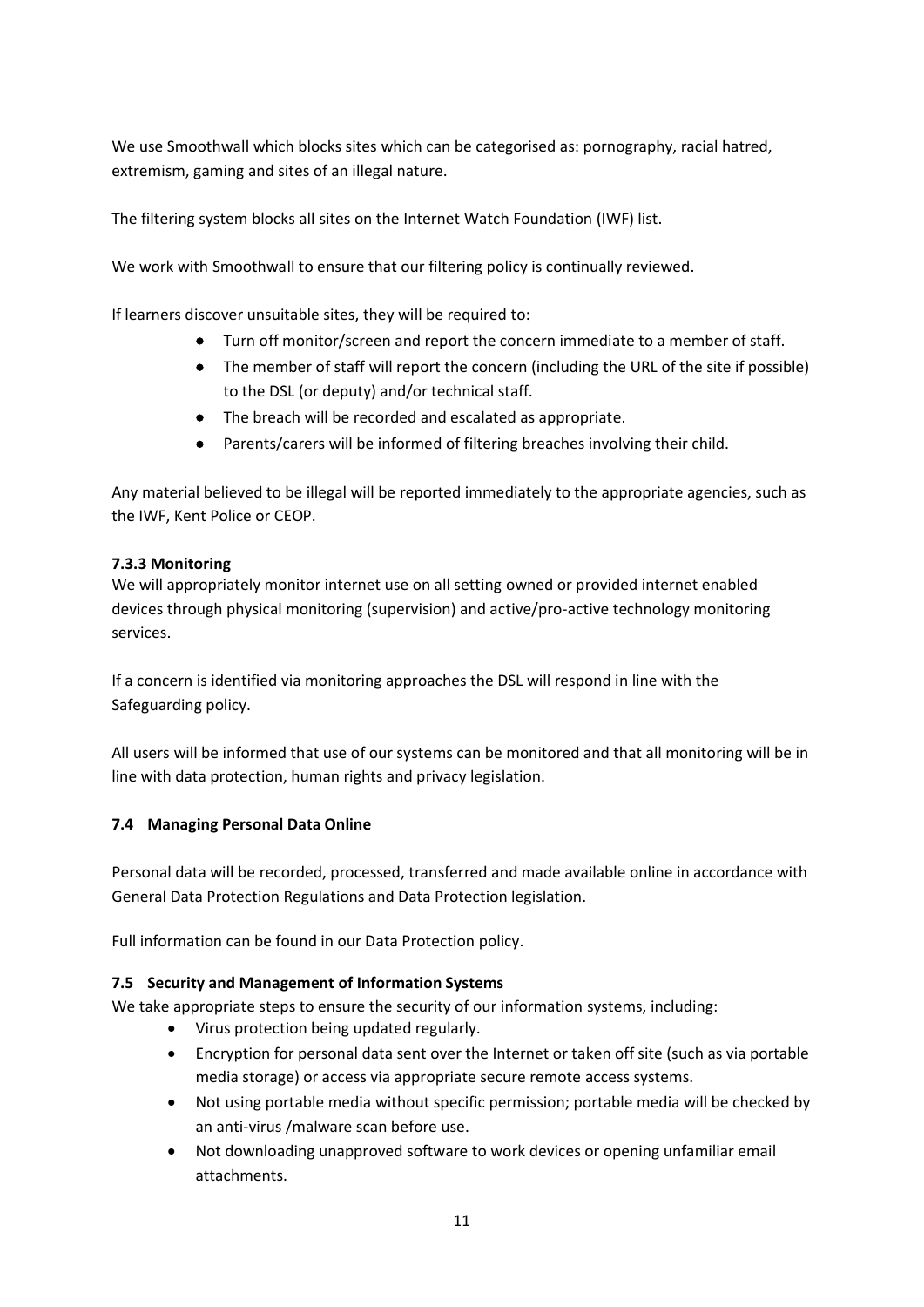- Regularly checking files held on our network,
- The appropriate use of user logins and passwords to access our network.
	- Specific user logins and passwords will be enforced for all but the youngest users.
	- Where possible, for our most sensitive and important services accessible over the Internet, we use an additional means of authentication as well as a password, such as message to a mobile phone app
- All users are expected to log off or lock their screens/devices if systems are unattended.
- Further information about technical environment safety and security can be found at:
	- Staff and Pupil AUP's

# **7.5.1 Password policy**

All members of staff will have their own unique username and private passwords to access our systems; members of staff are responsible for keeping their password private.

From Year 3 all learners are guided to set their own unique username and private passwords to access our systems; learners are responsible for keeping their password private. Below this age the Head of CDC will manage the passwords for the learners.

We require all users to:

- Use passwords for access into our system.
- Always keep their password private; users must not share it with others or leave it where others can find it.
- Not to login as another user at any time.

# **7.6 Managing the Safety of our Website**

We will ensure that information posted on our website meets the requirements as identified by the Department for Education (DfE).

We will ensure that our website complies with guidelines for publications including: accessibility; data protection; respect for intellectual property rights; privacy policies and copyright.

The administrator accounts for our website will be secured with an appropriately strong password.

We will post appropriate information about safeguarding, including online safety, on our website for members of the community.

# **7.7 Publishing Images and Videos Online**

We will ensure that all images and videos shared online are used in accordance with the associated polices, including (but not limited to) the: cameras and image use, data security, acceptable use policies, codes of conduct/behaviour, social media and use of personal devices and mobile phones.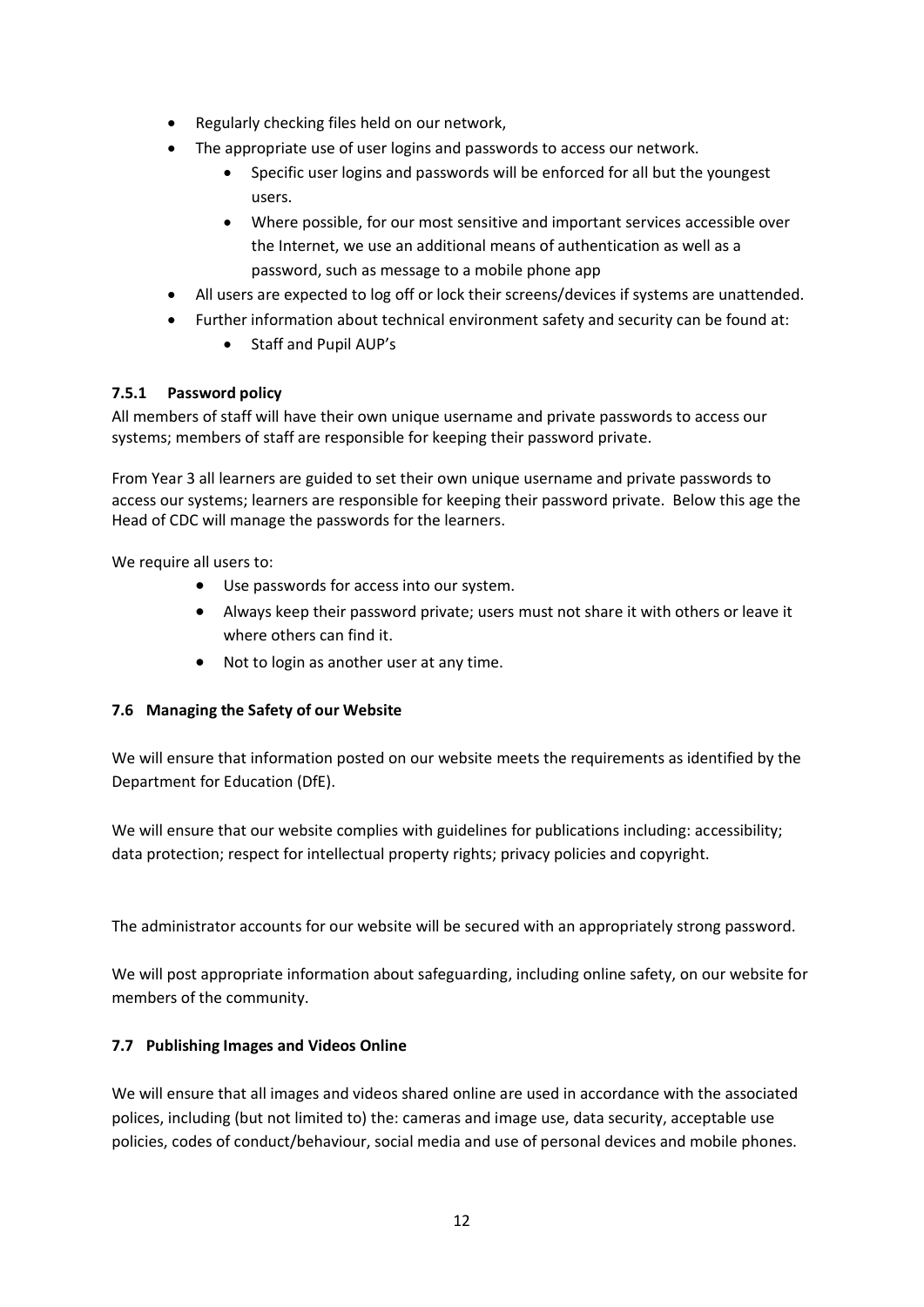# **7.8 Managing Email**

Access to our email systems will always take place in accordance with data protection legislation and in line with other policies, including confidentiality, acceptable use policies and the code of conduct/behaviour policy.

- The forwarding of any chain messages/emails is not permitted.
- Spam or junk mail will be blocked and reported to the email provider.
- Any electronic communication which contains sensitive or personal information will only be sent using secure and encrypted email.
- Setting email addresses and other official contact details will not be used for setting up personal social media accounts.

Members of the community will immediately tell the DSL who will manage the concern either via safeguarding procedures or to the IT manager. IT Manager if they receive offensive communication, and this will be recorded in our safeguarding files/records.

Excessive social email use can interfere with teaching and learning and will be restricted.

Safeguarding issues will be sent to the DSL.

### **7.8.1 Staff email**

The use of personal email addresses by staff for any official setting business is not permitted.

• Members of staff are provided with an email address to use for all official communication.

Members of staff are encouraged to have an appropriate work life balance when responding to email, especially if communication is taking place between staff, learners and parents.

#### **7.8.2 Learner email**

From Year 5 learners will use provided email accounts for educational purposes.

Learners will sign an acceptable use policy and will receive education regarding safe and appropriate email etiquette before access is permitted.

Whole-class or group email addresses may be used for communication outside of the setting.

# **7.9 Management of Educational Web Services**

Sevenoaks Preparatory School uses a number of carefully selected educational web services.

Students and parents/carers will complete an acceptable use agreement.

Leaders and staff will regularly monitor the usage of educational web services, including message/communication tools and publishing facilities.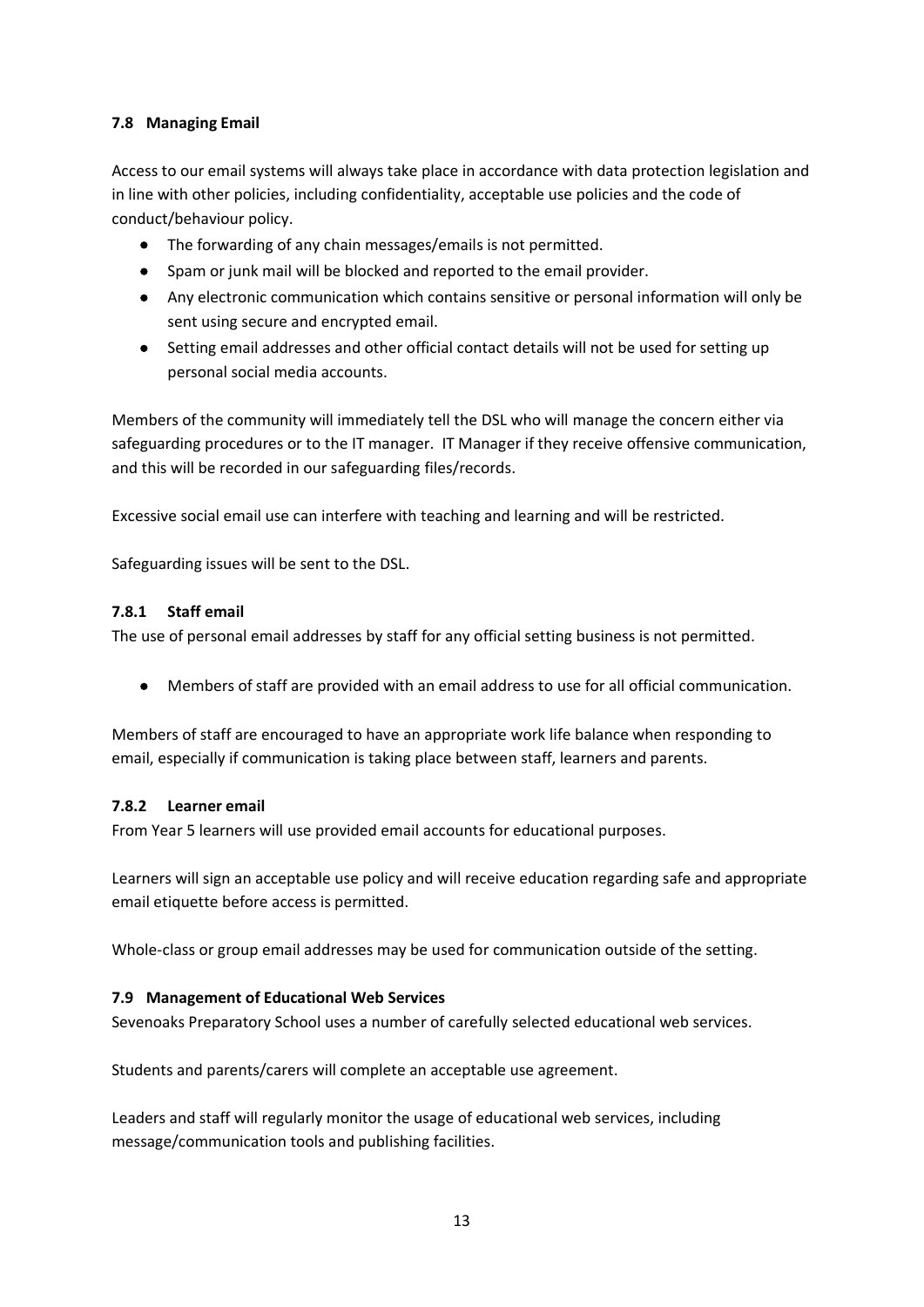Only current members of staff, learners and parents will have access to educational web services.

When staff and/or learners leave the setting, their account will be disabled or transferred to their new establishment.

Learners and staff will be advised about acceptable conduct and use when using educational web services.

All users will be mindful of copyright and will only upload appropriate content onto educational web services.

Any concerns about content on educational web services will be recorded and dealt with in the following ways:

- The user will be asked to remove any material deemed to be inappropriate or offensive.
- If the user does not comply, the material will be removed by the site administrator.
- Access to the educational web service for the user may be suspended.
- The user will need to discuss the issues with a member of leadership before reinstatement.
- A learner's parents/carers may be informed.
- If the content is illegal, we will respond in line with existing safeguarding procedures.

Learners may require editorial approval from a member of staff. This may be given to the learner to fulfil a specific aim and may have a limited time frame.

# **7.10 Management of Applications (apps) used to Record Children's Progress**

We use Tapestry and Microsoft Office 365 to track learners' progress and share appropriate information with parents and carers.

The Head is ultimately responsible for the security of any data or images held of children. As such, they will ensure that the use of tracking systems is appropriately risk assessed prior to use, and that they are used in accordance with data protection legislation.

To safeguard learner's data:

- Only school issued devices will be used for apps that record and store learners' personal details, attainment or photographs.
- Personal staff mobile phones or devices will not be used to access or upload content to any apps which record and store learners' personal details, attainment or images.
- Devices will be appropriately encrypted if taken off site, to reduce the risk of a data security breach, in the event of loss or theft.
- All users will be advised regarding safety measures, such as using strong passwords and logging out of systems.
- Parents and carers will be informed of the expectations regarding safe and appropriate use, prior to being given access; for example, not sharing passwords or images.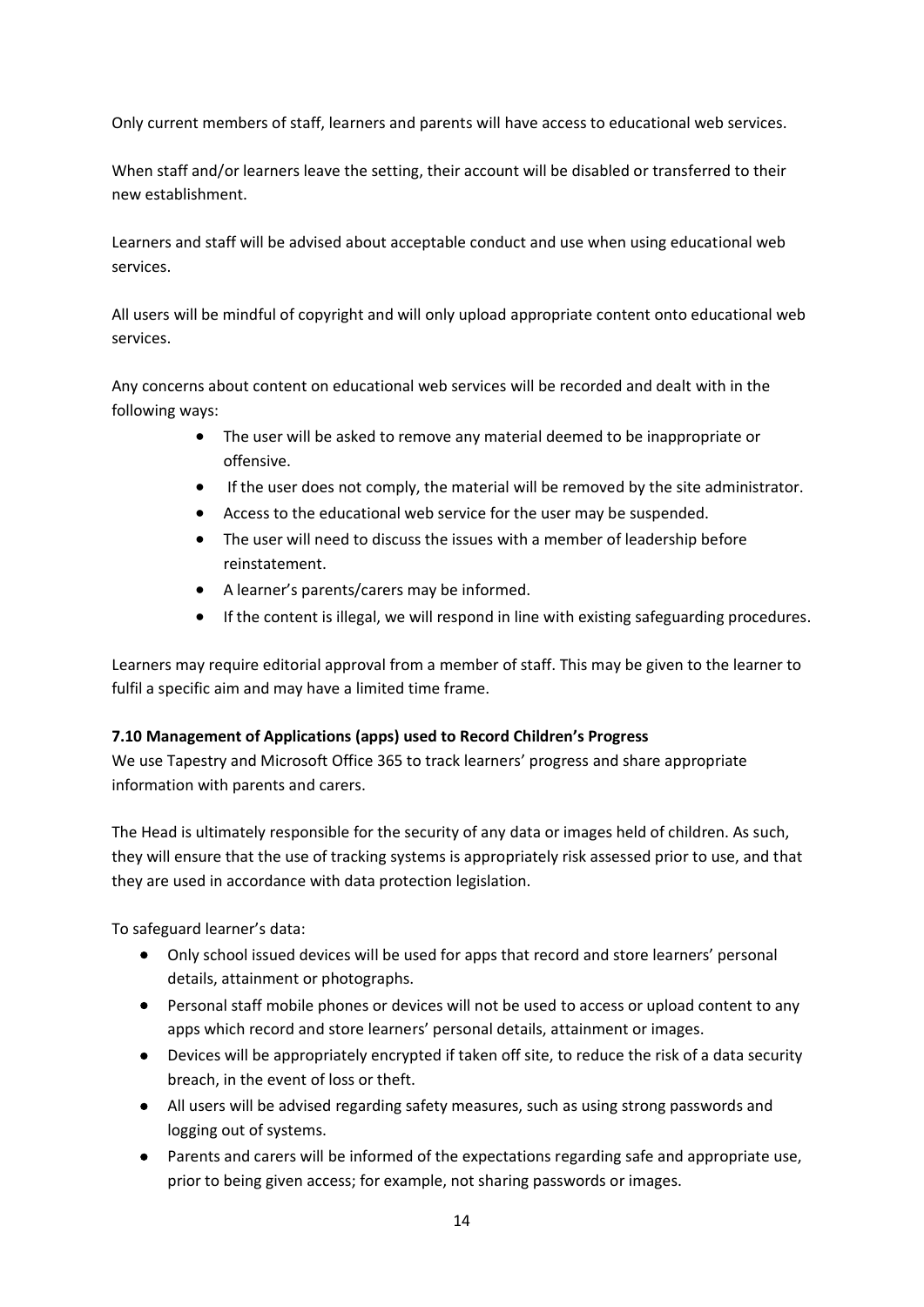# <span id="page-14-0"></span>**8 Social Media**

# **8.1 Expectations**

The expectations' regarding safe and responsible use of social media applies to all members of the Sevenoaks Preparatory School community.

The term social media may include (but is not limited to): blogs; wikis; social networking sites; forums; bulletin boards; online gaming; apps; video/photo sharing sites; chatrooms and instant messenger.

All members of Sevenoaks Preparatory School community are expected to engage in social media in a positive, safe and responsible manner.

All members of Sevenoaks Preparatory School community are advised not to publish specific and detailed private thoughts, concerns, pictures or messages on any social media services, especially content that may be considered threatening, hurtful or defamatory to others.

The use of social media during teaching/duty time for personal use is not permitted.

Inappropriate or excessive use of social media during teaching/duty time hours or whilst using setting devices may result in disciplinary or legal action and/or removal of internet facilities.

Concerns regarding the online conduct of any member of Sevenoaks Preparatory School community on social media, should be reported to the DSL and will be managed in accordance with our antibullying, allegations against staff, behaviour and Safeguarding policies.

# **8.2 Staff Personal Use of Social Media**

The safe and responsible use of social networking, social media and personal publishing sites will be discussed with all members of staff as part of staff induction and will be revisited and communicated via regular staff training opportunities.

Safe and professional behaviour will be outlined for all members of staff (including volunteers) as part of the Acceptable Use Policy.

# Reputation

All members of staff are advised that their online conduct on social media can have an impact on their role and reputation within the setting.

Civil, legal or disciplinary action may be taken if staff are found to bring the profession or institution into disrepute, or if something is felt to have undermined confidence in their professional abilities.

All members of staff are advised to safeguard themselves and their privacy when using social media sites. Advice will be provided to staff via staff training and by sharing appropriate guidance and resources on a regular basis. This will include (but is not limited to):

Setting the privacy levels of their personal sites.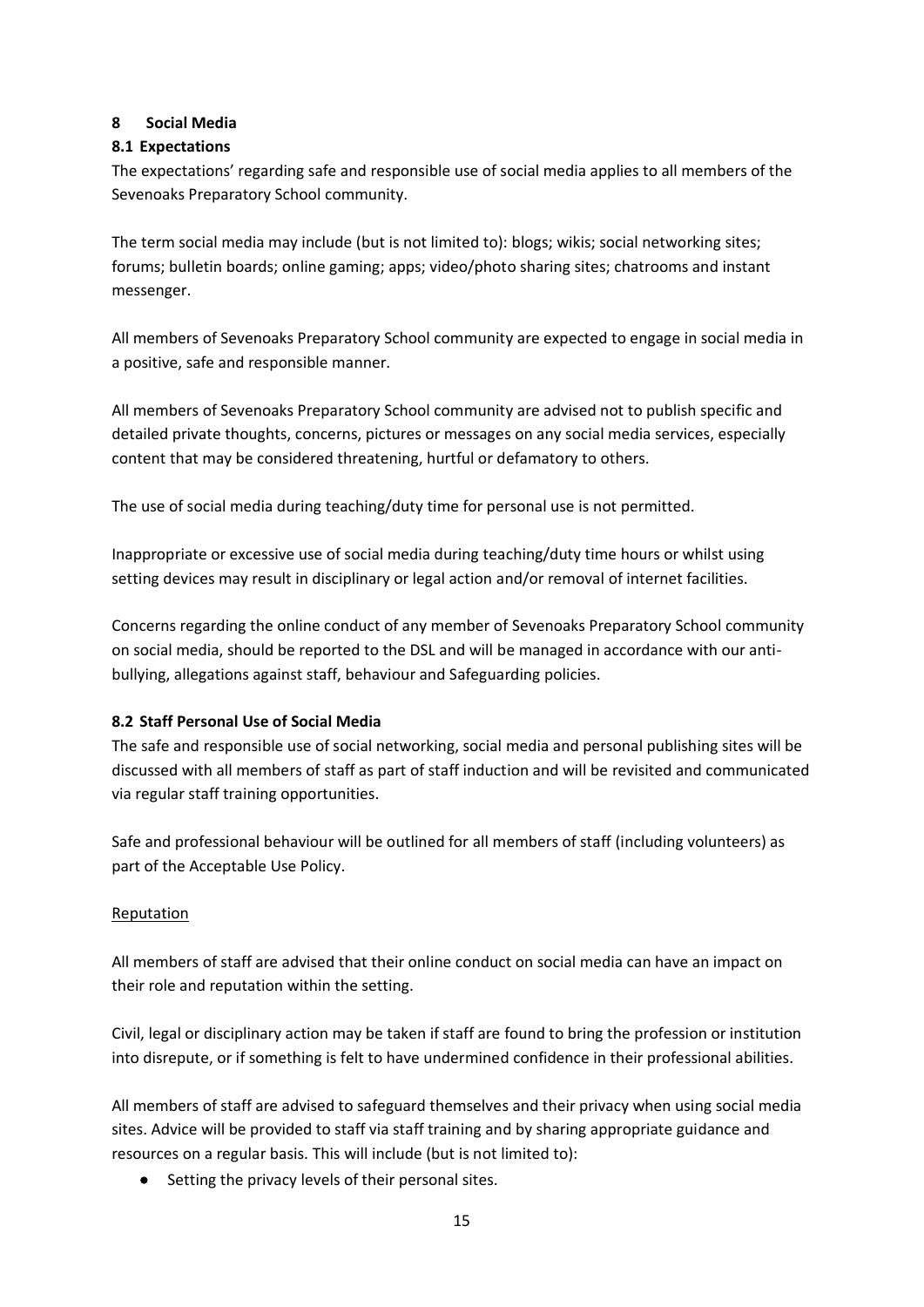- Being aware of location sharing services.
- Opting out of public listings on social networking sites.
- Logging out of accounts after use.
- Keeping passwords safe and confidential.
- Ensuring staff do not represent their personal views as that of the setting.

Members of staff are encouraged not to identify themselves as employees of on their personal social networking accounts; this is to prevent information on these sites from being linked with the setting, and to safeguard the privacy of staff members.

All members of staff are encouraged to carefully consider the information, including text and images, they share and post online and to ensure that their social media use is compatible with their professional role and is in accordance our policies and the wider professional and legal framework.

Information and content that staff members have access to as part of their employment, including photos and personal information about learners and their family members or colleagues will not be shared or discussed on social media sites.

Members of staff will notify the Senior Management Team immediately if they consider that any content shared on social media sites conflicts with their role.

### Communicating with learners and parents and carers

All members of staff are advised not to communicate with or add as 'friends' any current or past learners or their family members via any personal social media sites, applications or profiles.

Any pre-existing relationships or exceptions that may compromise this, will be discussed with DSL (or deputy) and/or the Head.

If ongoing contact with learners is required once they have left the setting, members of staff will be expected to use existing alumni networks or use official setting provided communication tools.

Staff will not use personal social media accounts to contact learners or parents, nor should any contact be accepted, except in circumstance whereby prior approval has been given by the Head.

Any communication from learners and parents received on personal social media accounts will be reported to the DSL (or deputy).

# **8.3 Learners Personal Use of Social Media**

Safe and appropriate use of social media will be taught to learners as part of an embedded and progressive education approach, via age appropriate sites and resources.

We are aware that many popular social media sites state that they are not for children under the age of 13, therefore we will not create accounts specifically for learners under this age.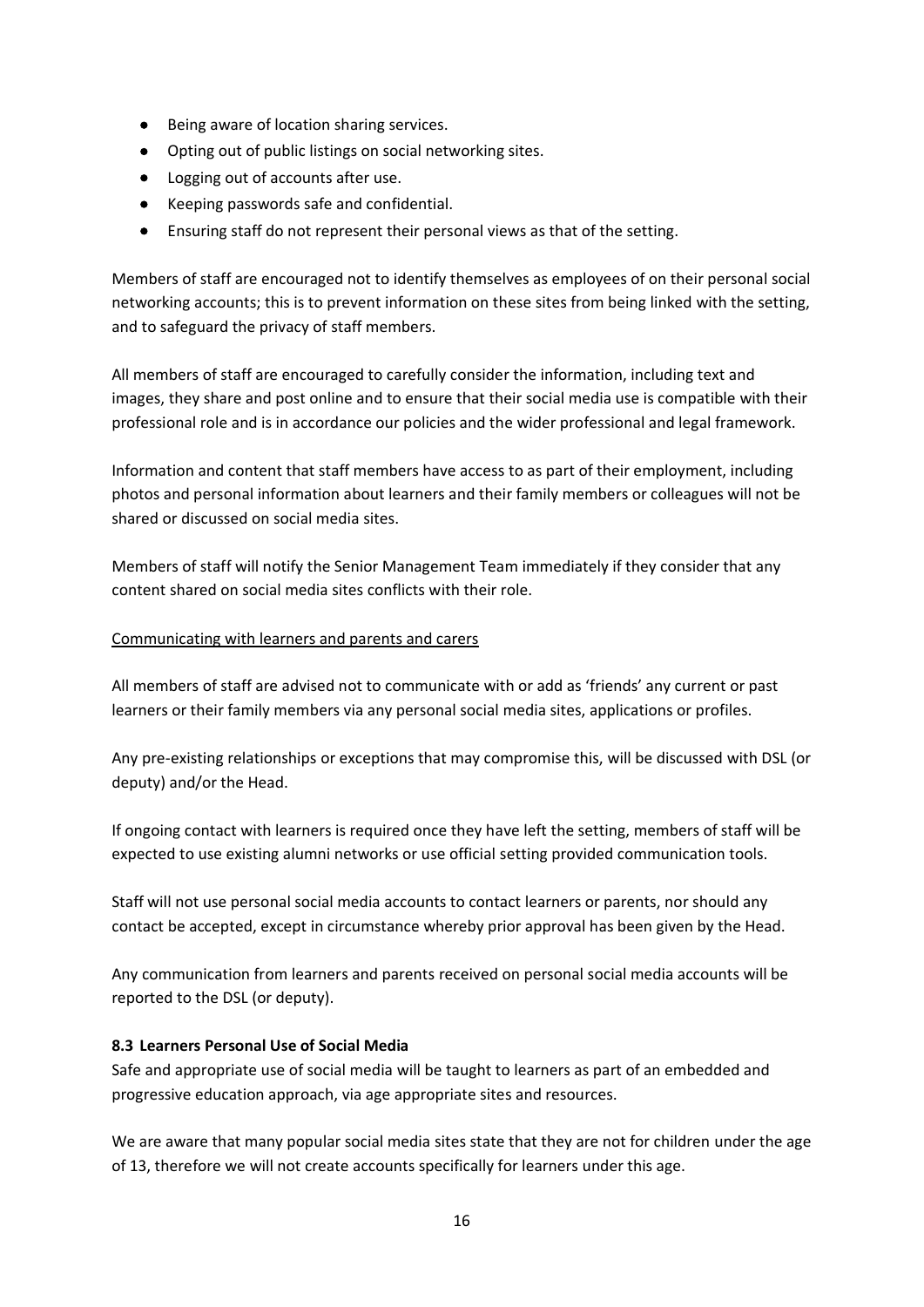Any concerns regarding learners' use of social media will be dealt with in accordance with existing policies, including anti-bullying and behaviour.

Concerns will be shared with parents/carers as appropriate, particularly when concerning underage use of social media sites, games or tools.

Learners will be advised:

- To consider the benefits and risks of sharing personal details on social media sites which could identify them and/or their location.
- To only approve and invite known friends on social media sites and to deny access to others by making profiles private.
- Not to meet any online friends without a parent/carer or other responsible adult's permission and only when a trusted adult is present.
- To use safe passwords.
- To use social media sites which are appropriate for their age and abilities.
- How to block and report unwanted communications.
- How to report concerns both within the setting and externally.

# **8.4 Official Use of Social Media**

Sevenoaks Preparatory School official social media channels are Twitter, Instagram, Facebook and YouTube.

The official use of social media sites only takes place with clear educational or community engagement objectives, with specific intended outcomes.

- The official use of social media as a communication tool has been formally risk assessed and approved by the Head.
- The SMT have access to account information, via the IT department, and login details for our social media channels, in case of emergency, such as staff absence.

Official social media channels have been set up as distinct and dedicated social media sites or accounts for educational or engagement purposes only.

- Staff use setting provided email addresses to register for and manage any official social media channels.
- Official social media sites are suitably protected and, where possible, run and/or linked to/from our website.
- Public communications on behalf of the setting will, where appropriate and possible, be read and agreed by at least one other colleague.

Official social media use will be conducted in line with existing policies, including: anti-bullying, image/camera use, data protection and Safeguarding.

• All communication on official social media platforms will be clear, transparent and open to scrutiny.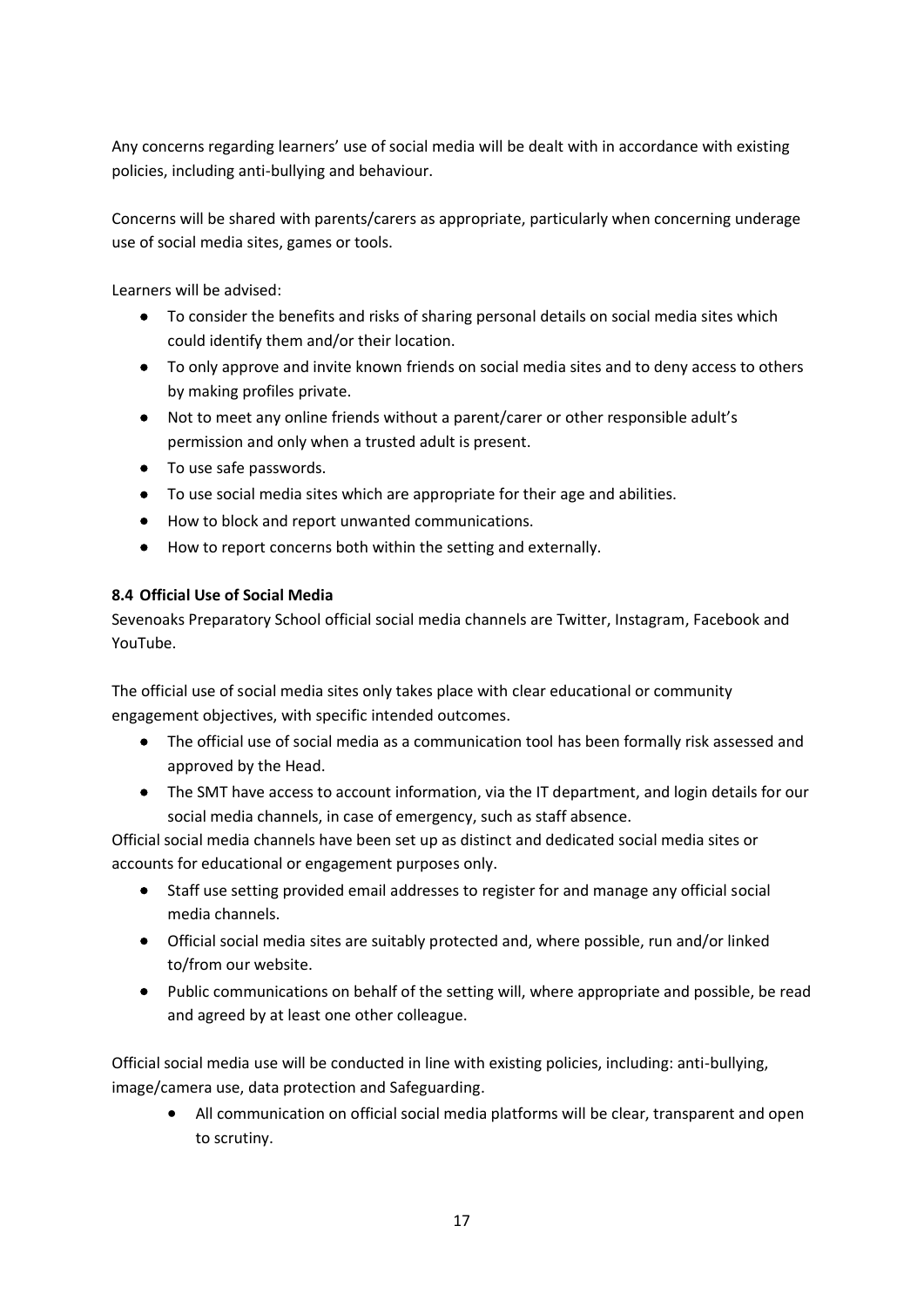Parents/carers and learners will be informed of any official social media use, along with expectations for safe use and action taken to safeguard the community.

- Only social media tools which have been risk assessed and approved as suitable for educational purposes will be used.
- Any official social media activity involving learners will be moderated possible.

Parents and carers will be informed of any official social media use with learners; written parental consent will be obtained, as required.

We will ensure that any official social media use does not exclude members of the community who are unable or unwilling to use social media channels.

# Staff expectations

Members of staff who follow and/or like our official social media channels will be advised to use dedicated professionals accounts, where possible, to avoid blurring professional boundaries.

If members of staff are participating in online social media activity as part of their capacity as an employee of the setting, they will:

- Always be professional and aware they are an ambassador for the setting.
- Disclose their official role and/or position but make it clear that they do not necessarily speak on behalf of the setting.
- Always be responsible, credible, fair and honest, and consider how the information being published could be perceived or shared.
- Always act within the legal frameworks they would adhere to within the workplace, including: libel, defamation, confidentiality, copyright, data protection and equalities laws.
- Ensure that they have appropriate consent before sharing images on the official social media channel.
- Not disclose information, make commitments or engage in activities on behalf of the setting, unless they are authorised to do so.
- Not engage with any direct or private messaging with current, or past, learners, parents and carers.
- <span id="page-17-0"></span>• Inform the he DSL (or deputy) and/or the Head of any concerns, such as criticism, inappropriate content or contact from learners.

# **9 Use of Personal Devices and Mobile Phones**

Sevenoaks Preparatory School recognises that personal communication through mobile technologies is an accepted part of everyday life for learners, staff and parents/carers, but technologies need to be used safely and appropriately within the setting.

# **9.1 Expectations**

All use of personal devices (including but not limited to; tablets, games consoles and 'smart' watches) and mobile phones will take place in accordance with the law and other appropriate policies, such as anti-bullying, behaviour and Safeguarding.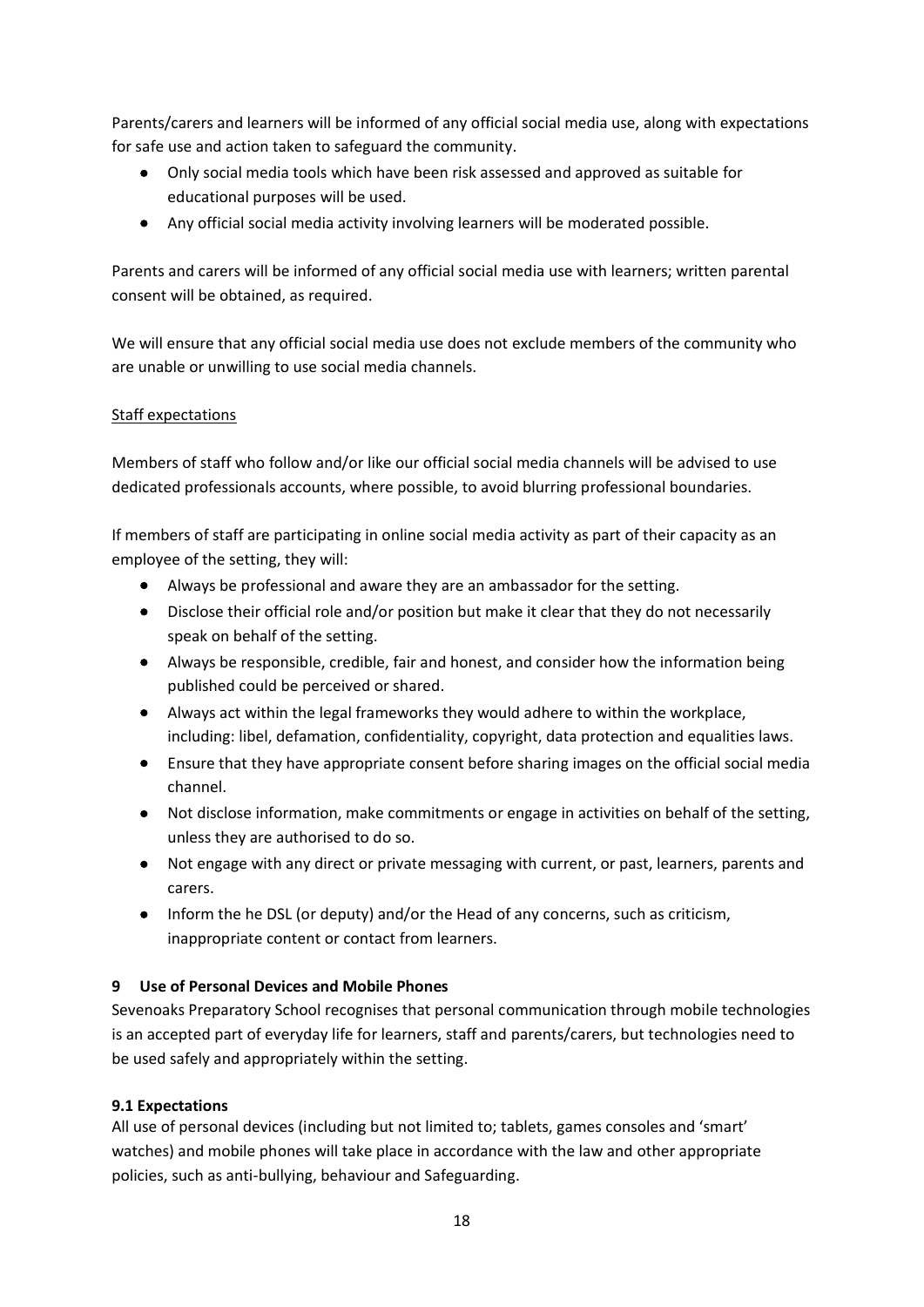Electronic devices of any kind that are brought onto site are the responsibility of the user.

- All members of Sevenoaks Preparatory School community are advised to take steps to protect their mobile phones or devices from loss, theft or damage; we accept no responsibility for the loss, theft or damage of such items on our premises.
- All members of Sevenoaks Preparatory School community are required to use passwords/pin numbers to ensure that unauthorised calls or actions cannot be made on their phones or devices; passwords and pin numbers should be kept confidential and mobile phones and personal devices should not be shared.

Mobile phones and personal devices are not permitted to be used in specific areas within the site such as changing rooms, toilets and swimming pools.

The sending of abusive or inappropriate messages or content via mobile phones or personal devices is forbidden by any member of the community; any breaches will be dealt with as part of our behaviour policy.

All members of Sevenoaks Preparatory School community are advised to ensure that their mobile phones and personal devices do not contain any content which may be offensive, derogatory or would otherwise contravene our behaviour or Safeguarding policies.

# **9.2 Staff Use of Personal Devices and Mobile Phones**

Members of staff will ensure that use of personal phones and devices takes place in accordance with the law, as well as, relevant policy and procedures, such as: confidentiality, child protection, data security and acceptable use.

Staff will be advised to:

- Keep mobile phones and personal devices in a safe and secure place (List details e.g. locked in a locker/drawer) during lesson time.
- Keep mobile phones and personal devices switched off or switched to 'silent' mode during lesson times and meetings.
- Ensure that Bluetooth or other forms of communication (such as 'airdrop') are hidden or disabled during lesson times.
- Not use personal devices during lessons, unless written permission has been given by the Head, Deputy Head or Head of Pre-Prep, such as in emergency circumstances.
- Ensure that any content bought onto site via mobile phones and personal devices are compatible with their professional role and expectations.

Members of staff are not permitted to use their own personal phones or devices for contacting learners or parents and carers.

• Any pre-existing relationships, which could undermine this, will be discussed with the DSL (or deputy) and/or Head.

Staff will not use personal devices: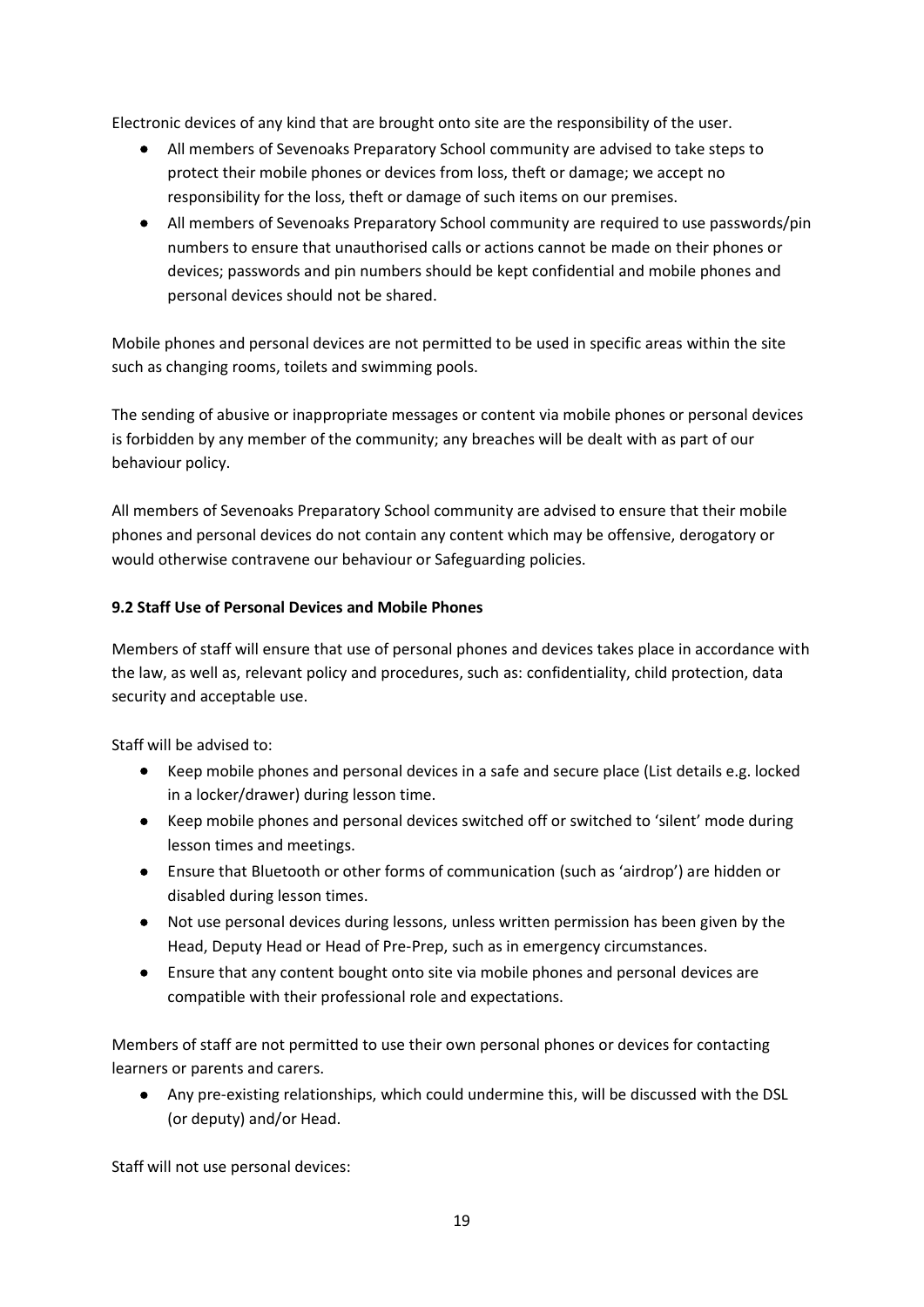- To take photos or videos of learners and will only use work-provided equipment for this purpose.
- Directly with learners and will only use work-provided equipment during lessons/educational activities.

If a member of staff breaches our policy, action will be taken in line with our code of conduct

• If a member of staff is thought to have illegal content saved or stored on a mobile phone or personal device or have committed a criminal offence, the police will be contacted.

### **9.3 Learners Use of Personal Devices and Mobile Phones**

Learners will be educated regarding the safe and appropriate use of personal devices and mobile phones and will be made aware of boundaries and consequences.

Sevenoaks Preparatory School expects learners' personal devices and mobile phones to remain outside of the setting unless required for a particular curriculum activity or expedition when approved by the SMT. Pupils may sign in phones in to the School Office for safekeeping when the pupil arrives and collect it when they leave.

If a learner needs to contact his/her parents or carers they will be allowed to use a setting phone.

Parents are advised to contact their child via the setting office.

The use of personal mobile phones or devices for a specific education purpose does not mean that blanket use is permitted.

Mobile phones and personal devices must not be taken into examinations.

Learners found in possession of a mobile phone or personal device during an exam will be reported to the appropriate examining body. This may result in the withdrawal from either that examination or all examinations.

If a learner breaches the policy, the phone or device will be confiscated and will be held in a secure place.

Staff may confiscate a learner's mobile phone or device if they believe it is being used to contravene our behaviour or bullying policy or could contain youth produced sexual imagery (sexting).

Searches of mobile phone or personal devices will only be carried out in accordance with our policy.

Learners mobile phones or devices may be searched by a member of the leadership team, with the consent of the learner or a parent/ carer. Content may be deleted or requested to be deleted, if it contravenes our policies.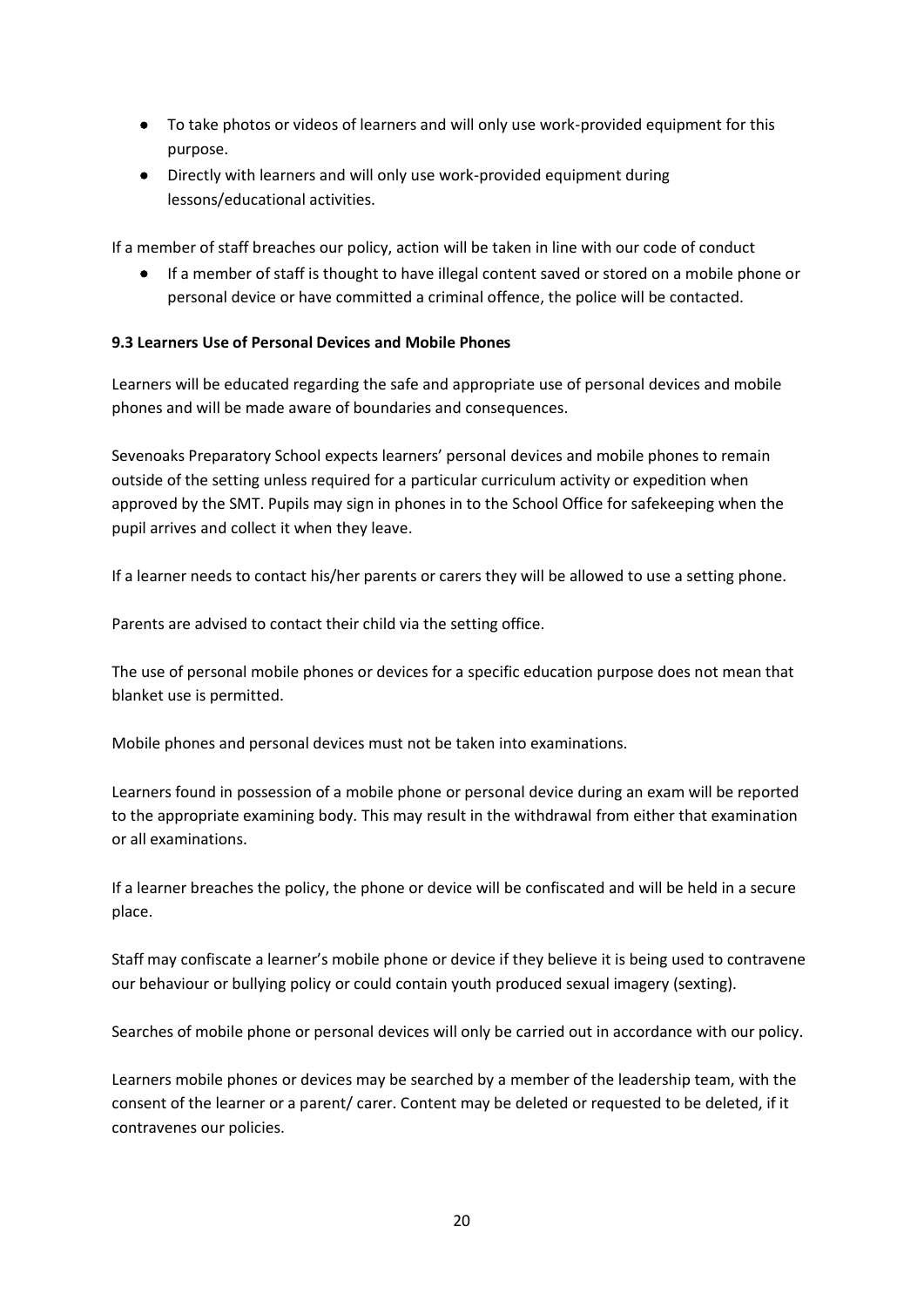Mobile phones and devices that have been confiscated will be released to parents or carers (list details e.g. at the end of the day, week, term etc.)

If there is suspicion that material on a learner's personal device or mobile phone may be illegal or may provide evidence relating to a criminal offence, the device will be handed over to the police for further investigation.

# **9.4 Visitors' Use of Personal Devices and Mobile Phones**

Parents/carers and visitors (including volunteers and contractors) should ensure that mobile phones and personal devices are permitted within specific areas only.

We will ensure appropriate signage and information is displayed and provided to inform parents, carers and visitors of expectations of use.

Visitors (including volunteers and contractors) who are on site for a regular or extended period will use their mobile phones and personal devices in accordance with our acceptable use policy and other associated policies, such as: anti-bullying, behaviour, safeguarding and image use.

Members of staff are expected to challenge visitors if they have concerns and will always inform the DSL (or deputy) Head of Pre-Prep or Head of any breaches our policy.

# **9.5 Officially provided mobile phones and devices**

Certain members of staff may be issued with a work phone number where contact with learners or parents/ carers is required.

Setting mobile phones and devices will be suitably protected via a passcode/password/pin and must only be accessed or used by members of staff.

Setting mobile phones and devices will always be used in accordance with the acceptable use policy and other relevant policies.

# <span id="page-20-0"></span>**10. Responding to Online Safety Incidents and Concerns**

All members of the community will be made aware of the reporting procedure for online safety concerns, including: breaches of filtering, youth produced sexual imagery (sexting), cyberbullying and illegal content.

All members of the community must respect confidentiality and the need to follow the official procedures for reporting concerns.

Learners, parents and staff will be informed of our complaints procedure and staff will be made aware of the whistleblowing procedure.

We require staff, parents, carers and learners to work in partnership to resolve online safety issues.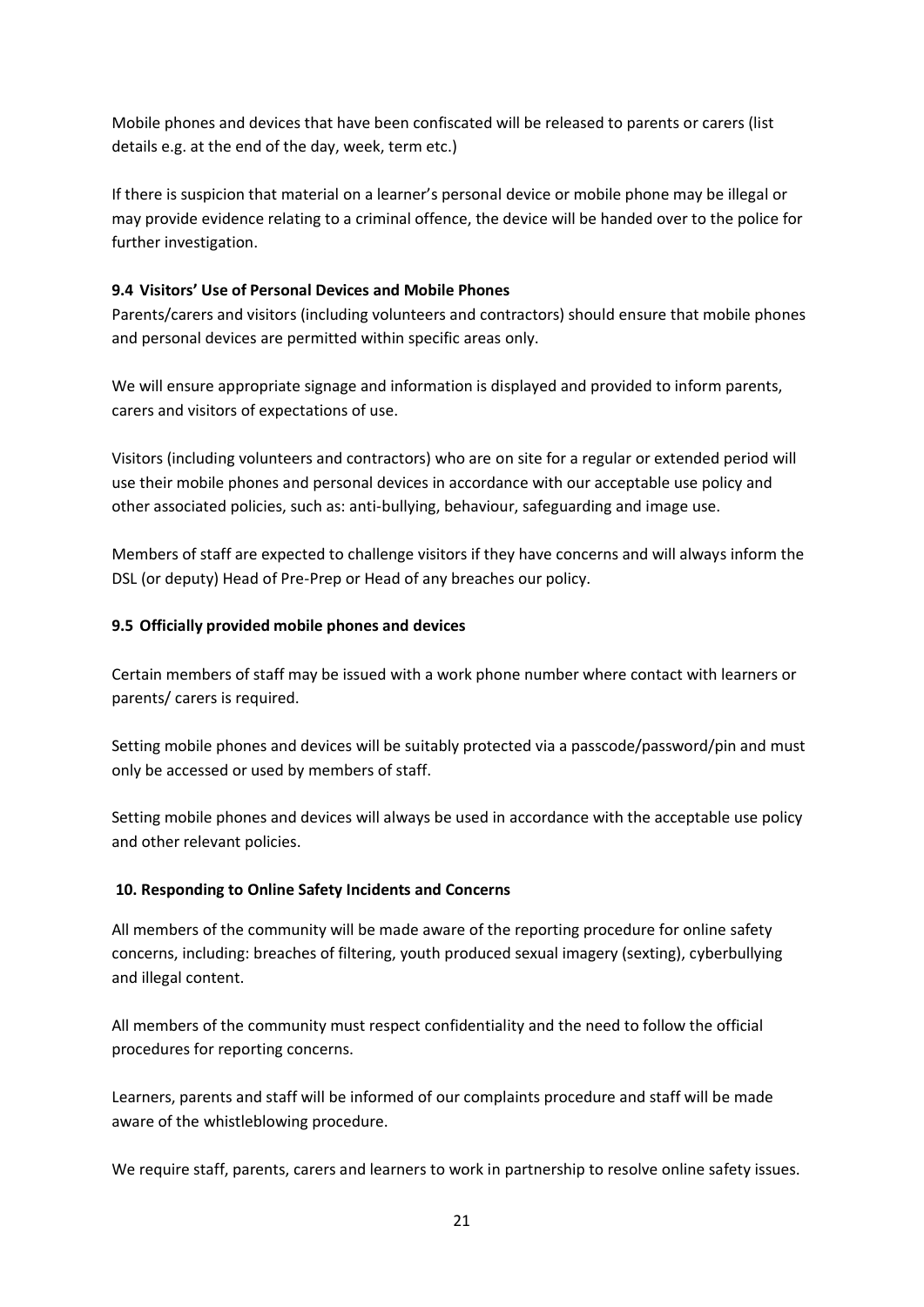After any investigations are completed, we will debrief, identify lessons learnt and implement any policy or curriculum changes as required.

If we are unsure how to proceed with an incident or concern, the DSL (or deputy) will seek advice from the Education Safeguarding Service.

Where there is suspicion that illegal activity has taken place, we will contact the Education Safeguarding Service or Kent Police using 101, or 999 if there is immediate danger or risk of harm.

If an incident or concern needs to be passed beyond our community (for example if other local settings are involved or the public may be at risk), the DSL or Head will speak with Kent Police and/or the Education Safeguarding Service first to ensure that potential investigations are not compromised.

# **10.1 Concerns about Learners Welfare**

The DSL (or deputy) will be informed of any online safety incidents involving safeguarding or child protection concerns.

• The DSL (or deputy) will record these issues in line with our safeguarding policy.

The DSL (or deputy) will ensure that online safety concerns are escalated and reported to relevant agencies in line with the Kent Safeguarding Children Board thresholds and procedures.

We will inform parents and carers of online safety incidents or concerns involving their child, as and when required.

# **10.2 Staff Misuse**

Any complaint about staff misuse of IT will follow the whistleblowing policy guidance.

Any allegations regarding a member of staff's online conduct will be discussed with the LADO (Local Authority Designated Officer).

Appropriate action will be taken in accordance with our staff behaviour policy/code of conduct.

# <span id="page-21-0"></span>**11. Procedures for Responding to Specific Online Incidents or Concerns**

#### **11.1 Online Sexual Violence and Sexual Harassment between Children**

Our setting has accessed and understood "[Sexual violence and sexual harassment between children](https://www.gov.uk/government/publications/sexual-violence-and-sexual-harassment-between-children-in-schools-and-colleges)  [in schools and colleges](https://www.gov.uk/government/publications/sexual-violence-and-sexual-harassment-between-children-in-schools-and-colleges)" (2018) guidance and part 5 of 'Keeping children safe in education' 2018.

Sevenoaks Preparatory School recognises that sexual violence and sexual harassment between children can take place online. Examples may include; non-consensual sharing of sexual images and videos, sexualised online bullying, online coercion and threats, unwanted sexual comments and messages on social media, and online sexual exploitation.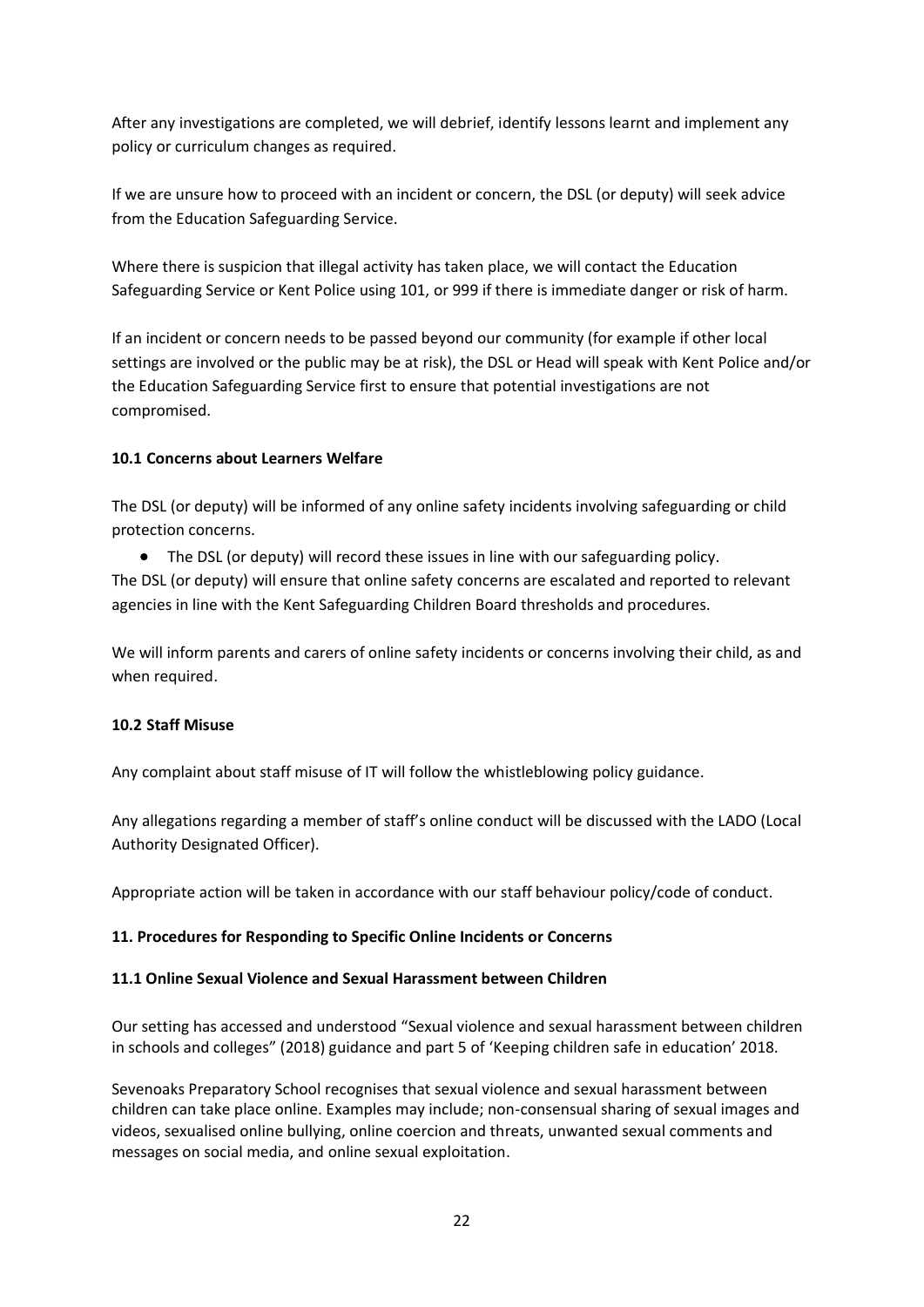• Full details of how we will respond to concerns relating to sexual violence and sexual harassment between children can be found within our safeguarding and anti-bullying policy.

Sevenoaks Preparatory School recognises that internet brings the potential for the impact of any sexual violence and sexual harassment concerns to extend further than the local community, and for a victim or alleged perpetrator to become marginalised and excluded by online communities.

Sevenoaks Preparatory School also recognises the potential for repeat victimisation in the future if abusive content continues to exist somewhere online.

Sevenoaks Preparatory School will ensure that all members of the community are made aware of the potential social, psychological and criminal consequences of online sexual violence and sexual harassment between children by implementing a range of age and ability appropriate educational methods as part of our PSHEe and RSE curriculum.

We will ensure that all members of the community are aware of sources of support regarding online sexual violence and sexual harassment between children.

We will respond to concerns regarding online sexual violence and sexual harassment between children, regardless of whether the incident took place on our premises or using our equipment.

If made aware of online sexual violence and sexual harassment, we will:

- Immediately notify the DSL (or deputy) and act in accordance with our safeguarding and anti-bullying policies.
- If content is contained on learners' electronic devices, they will be managed in accordance with the DfE '[searching screening and](https://www.gov.uk/government/publications/searching-screening-and-confiscation) confiscation' advice.
- Provide the necessary safeguards and support for all learners involved, such as offering specific advice on blocking, reporting and removing online content, as well as providing appropriate counselling/pastoral support.
- Implement appropriate sanctions in accordance with our behaviour policy.
- Inform parents and carers, if appropriate, about the incident and how it is being managed.
- If appropriate, make a referral to partner agencies, such as Children's Social Work Service and/or the Police.
- If the concern involves children and young people at a different educational setting, work in partnership with other DSLs to ensure appropriate safeguarding action is taken in the wider local community.
	- If a criminal offence has been committed, the DSL (or deputy) will discuss this with Kent Police first to ensure that investigations are not compromised.
- Review the handling of any incidents to ensure that best practice was implemented, and policies/procedures are appropriate.

# **11.2 Youth Produced Sexual Imagery ("Sexting")**

Sevenoaks Preparatory School recognises youth produced sexual imagery (known as "sexting") as a safeguarding issue; all concerns will be reported to and dealt with by the DSL (or deputy).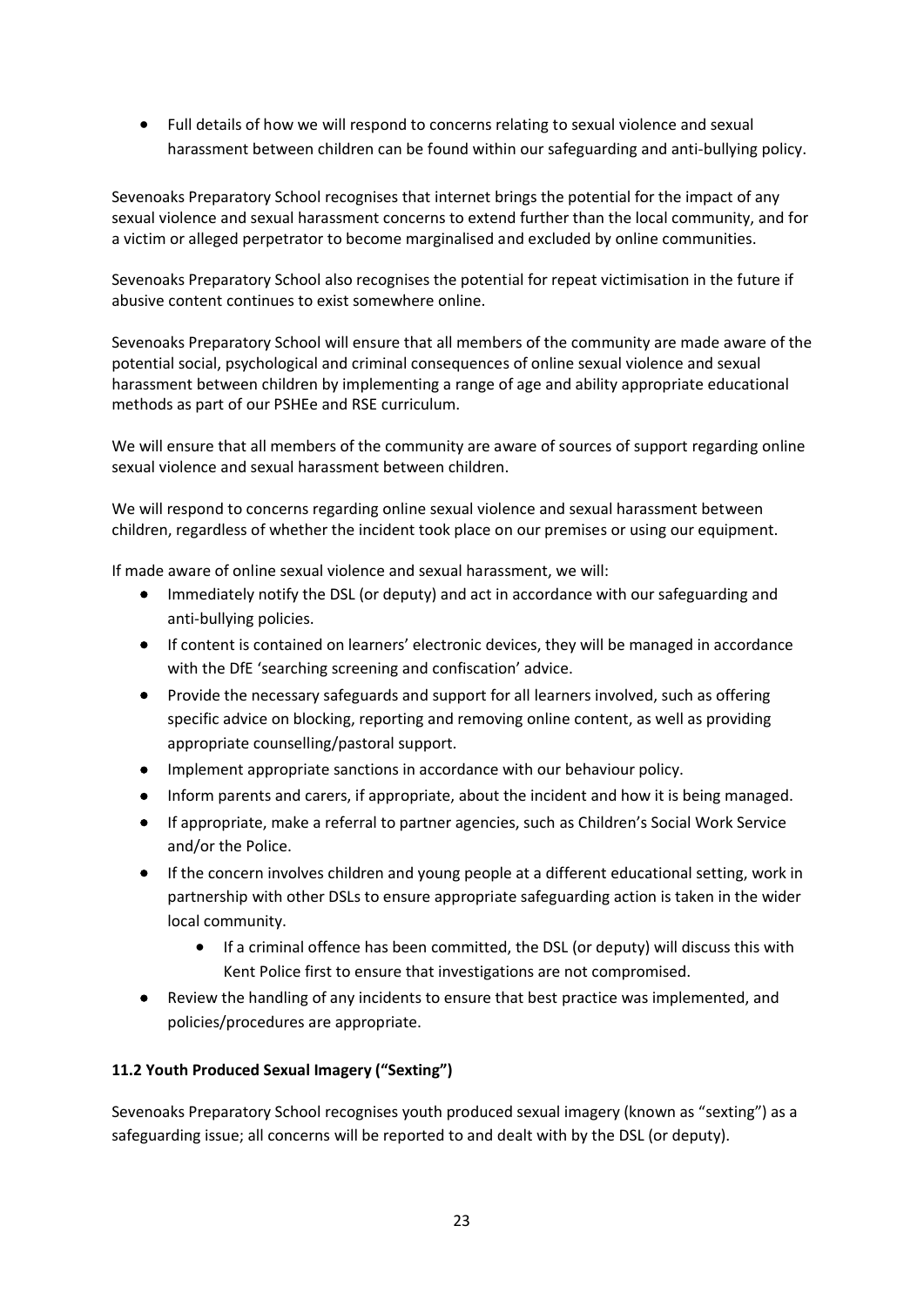We will follow the advice as set out in the non-statutory UKCCIS guidance: 'Sexting in schools and [colleges](https://assets.publishing.service.gov.uk/government/uploads/system/uploads/attachment_data/file/609874/6_2939_SP_NCA_Sexting_In_Schools_FINAL_Update_Jan17.pdf): responding to incidents and safeguarding young people' and [KSCB](http://www.kscb.org.uk/guidance/online-safety) guidance: "[Responding](https://www.proceduresonline.com/kentandmedway/pdfs/sexting_kent.pdf)  [to youth produced](https://www.proceduresonline.com/kentandmedway/pdfs/sexting_kent.pdf) sexual imagery".

Sevenoaks Preparatory School will ensure that all members of the community are made aware of the potential social, psychological and criminal consequences of 'sexting' by implementing preventative approaches, via a range of age and ability appropriate educational methods.

We will ensure that all members of the community are aware of sources of support regarding youth produced sexual imagery.

We will respond to concerns regarding youth produced sexual imagery, regardless of whether the incident took place on site or using setting provided or personal equipment.

We will not:

- View any images suspected of being youth produced sexual imagery, unless there is no other possible option, or there is a clear need or reason to do so.
	- If it is deemed necessary, the image will only be viewed by the DSL (or deputy DSL) and their justification for viewing the image will be clearly documented.
- Send, share, save or make copies of content suspected to be an indecent image of a child (i.e. youth produced sexual imagery) and will not allow or request learners to do so.

If made aware of an incident involving the creation or distribution of youth produced sexual imagery, we will:

- Act in accordance with our Safeguarding policies and the relevant Kent Safeguarding Child Board's procedures.
- Ensure the DSL (or deputy) responds in line with the ['Sexting in schools and colleges:](https://www.gov.uk/government/groups/uk-council-for-child-internet-safety-ukccis)  [responding to incidents and safeguard](https://www.gov.uk/government/groups/uk-council-for-child-internet-safety-ukccis)ing young people' guidance.
- Store the device securely.
	- If an indecent image has been taken or shared on our network or devices, we will act to block access to all users and isolate the image.
- Carry out a risk assessment which considers any vulnerability of learners involved; including carrying out relevant checks with other agencies.
- Inform parents and carers, if appropriate, about the incident and how it is being managed.
- Make a referral to Children's Social Work Service and/or the Police, as deemed appropriate in line with the UKCCIS : ['Sexting in schools and colleges: responding to incidents and](https://www.gov.uk/government/groups/uk-council-for-child-internet-safety-ukccis)  [safeguarding young people'](https://www.gov.uk/government/groups/uk-council-for-child-internet-safety-ukccis) guidance.
- Provide the necessary safeguards and support for learners, such as offering counselling or pastoral support.
- Implement appropriate sanctions in accordance with our behaviour policy but taking care not to further traumatise victims where possible.
- Consider the deletion of images in accordance with the UKCCIS: ['Sexting in schools and](https://www.gov.uk/government/groups/uk-council-for-child-internet-safety-ukccis)  [colleges: responding to incidents and safeguarding young people'](https://www.gov.uk/government/groups/uk-council-for-child-internet-safety-ukccis) guidance.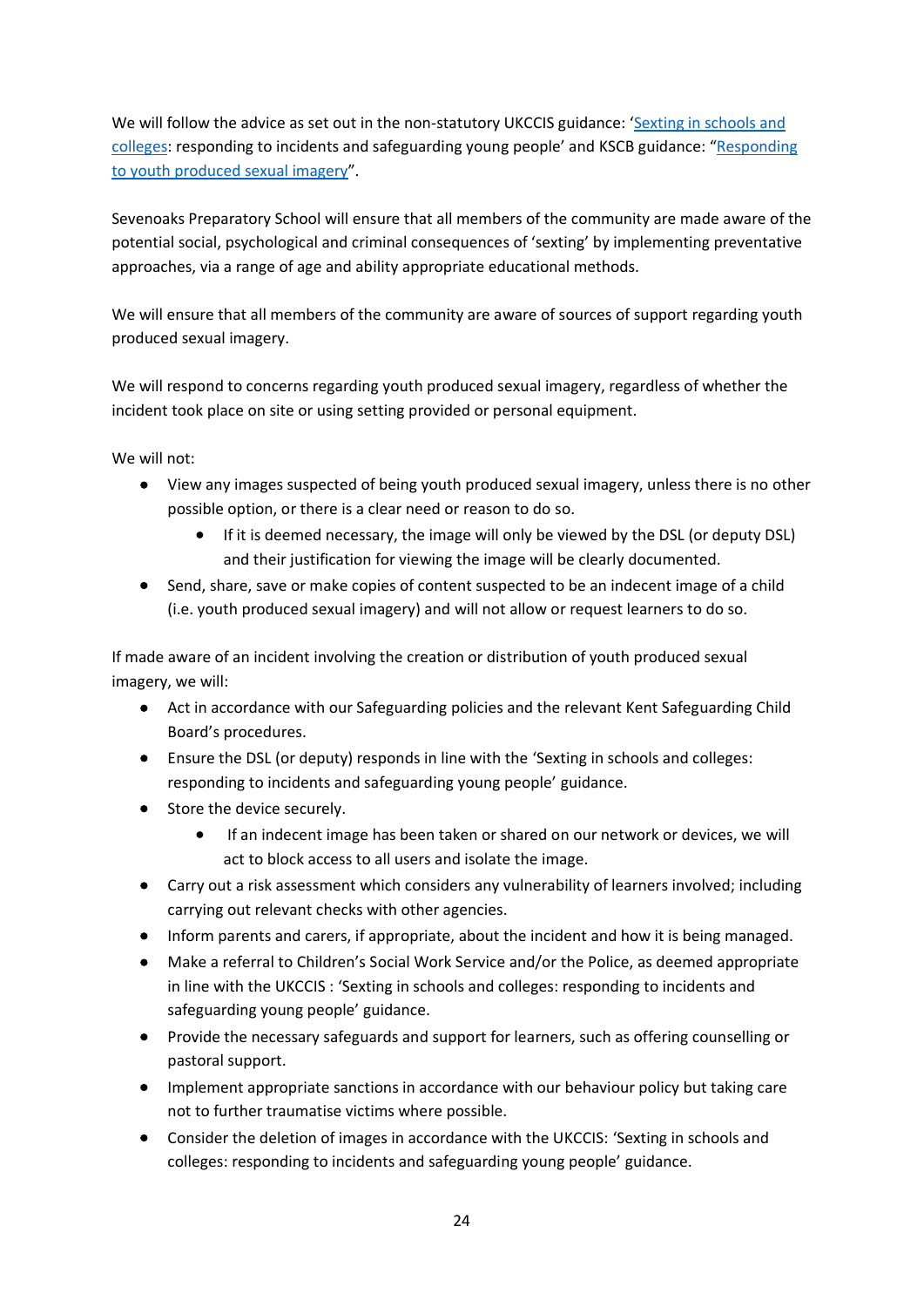- Images will only be deleted once the DSL has confirmed that other agencies do not need to be involved; and are sure that to do so would not place a child at risk or compromise an investigation.
- Review the handling of any incidents to ensure that best practice was implemented; the leadership team will also review and update any management procedures, where necessary.

# **11.3 Online Child Sexual Abuse and Exploitation (including child criminal exploitation)**

Sevenoaks Preparatory School will ensure that all members of the community are aware of online child sexual abuse, including: exploitation and grooming; the consequences; possible approaches which may be employed by offenders to target children and how to respond to concerns.

Sevenoaks Preparatory School recognises online child sexual abuse and exploitation (including criminal exploitation) as a safeguarding issue and, as such, all concerns will be reported to and dealt with by the DSL (or deputy).

We will implement preventative approaches for online child sexual abuse and exploitation (including criminal exploitation) via a range of age and ability appropriate education for learners, staff and parents/carers.

We will ensure that all members of the community are aware of the support available regarding online child sexual abuse and exploitation (including criminal exploitation), both locally and nationally.

• We will ensure that the 'Click CEOP' report button used to report online child sexual abuse is visible and available to learners and other members of our community via the school website, when it has been updated in the academic year 2019/20.

If made aware of incident involving online child sexual abuse and exploitation (including criminal exploitation), we will:

- Act in accordance with our Safeguarding policies and the relevant Kent Safeguarding Child Board's procedures.
- If appropriate, store any devices involved securely.
- Make a referral to Children's Social Work Service (if required/appropriate) and immediately inform Kent police via 101, or 999 if a child is at immediate risk.
- Carry out a risk assessment which considers any vulnerabilities of learner(s) involved (including carrying out relevant checks with other agencies).
- Inform parents/carers about the incident and how it is being managed.
- Provide the necessary safeguards and support for learners, such as, offering counselling or pastoral support.
- Review the handling of any incidents to ensure that best practice is implemented; leadership team will review and update any management procedures, where necessary.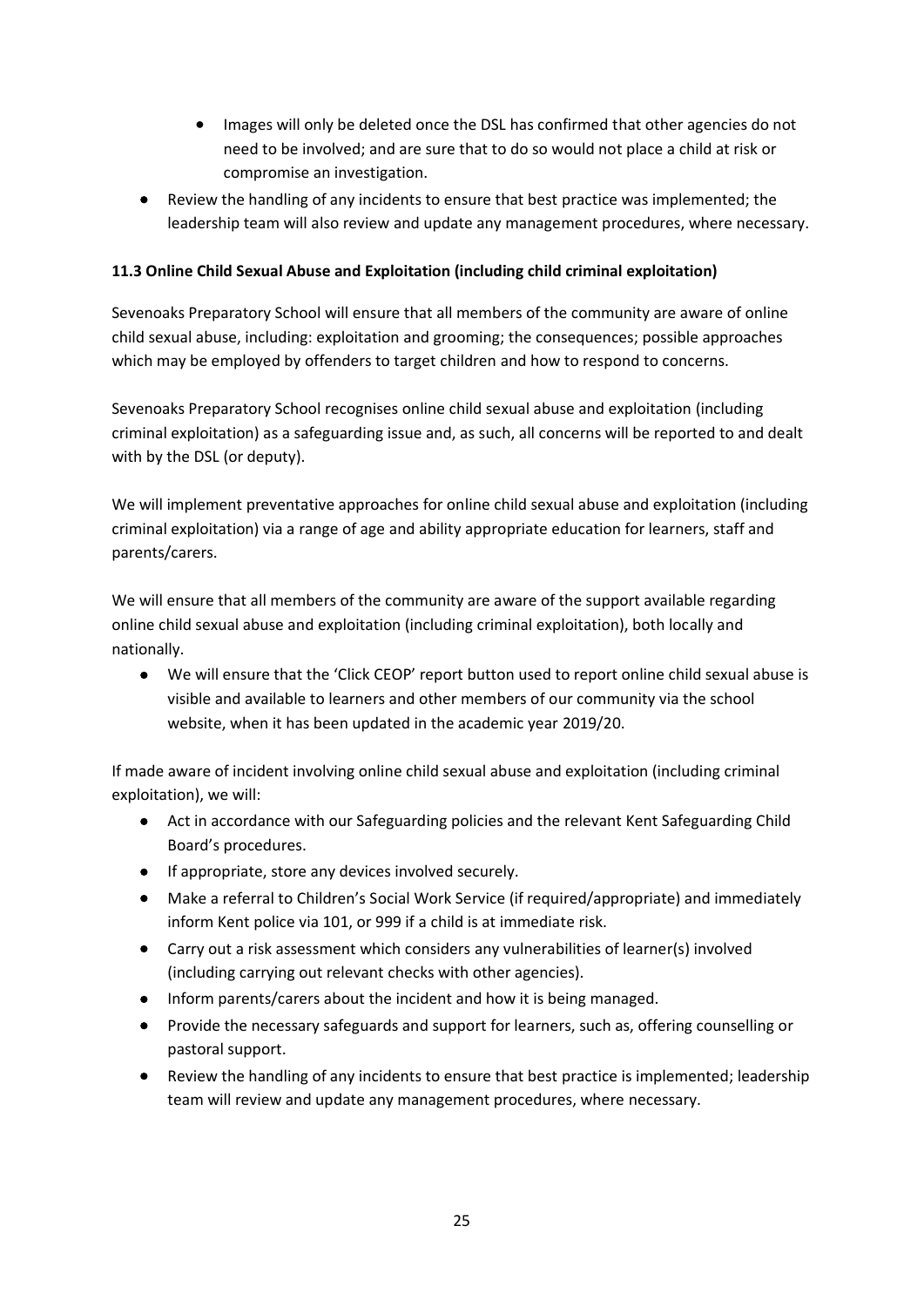We will respond to concerns regarding online child sexual abuse and exploitation (including criminal exploitation), regardless of whether the incident took place on our premises or using setting provided or personal equipment.

• Where possible, learners will be involved in decision making and if appropriate, will be empowered to report concerns such as via the Click CEOP report: [www.ceop.police.uk/safety-centre/](http://www.ceop.police.uk/safety-centre/)

If we are unclear whether a criminal offence has been committed, the DSL (or deputy) will obtain advice immediately through the Education Safeguarding Service and/or Kent Police.

If made aware of intelligence or information which may relate to child sexual exploitation (on or offline), it will be passed through to the [Child Sexual Exploitation Team](https://www.kent.police.uk/childabuse/) (CSET) by the DSL (or deputy).

If learners at other setting are believed to have been targeted, the DSL (or deputy) will seek support from Kent Police and/or the Education Safeguarding Service first to ensure that potential investigations are not compromised.

# **11.4 Indecent Images of Children (IIOC)**

Sevenoaks Preparatory School will ensure that all members of the community are made aware of the possible consequences of accessing Indecent Images of Children (IIOC).

We will respond to concerns regarding IIOC on our equipment and/or personal equipment, even if access took place off site.

We will seek to prevent accidental access to IIOC by using a filtering system which subscribes to the Internet Watch Foundation block list and by implementing appropriate filtering, firewalls and antispam software.

If we are unclear if a criminal offence has been committed, the DSL (or deputy) will obtain advice immediately through Kent Police and/or the Education Safeguarding Service.

If made aware of IIOC, we will:

- Act in accordance with our child protection policy and the relevant Kent Safeguarding Child Boards procedures.
- Store any devices involved securely.
- Immediately inform appropriate organisations, such as the Internet Watch Foundation (IWF), Kent police.

If made aware that a member of staff or a learner has been inadvertently exposed to indecent images of children, we will:

• Ensure that the DSL (or deputy) is informed.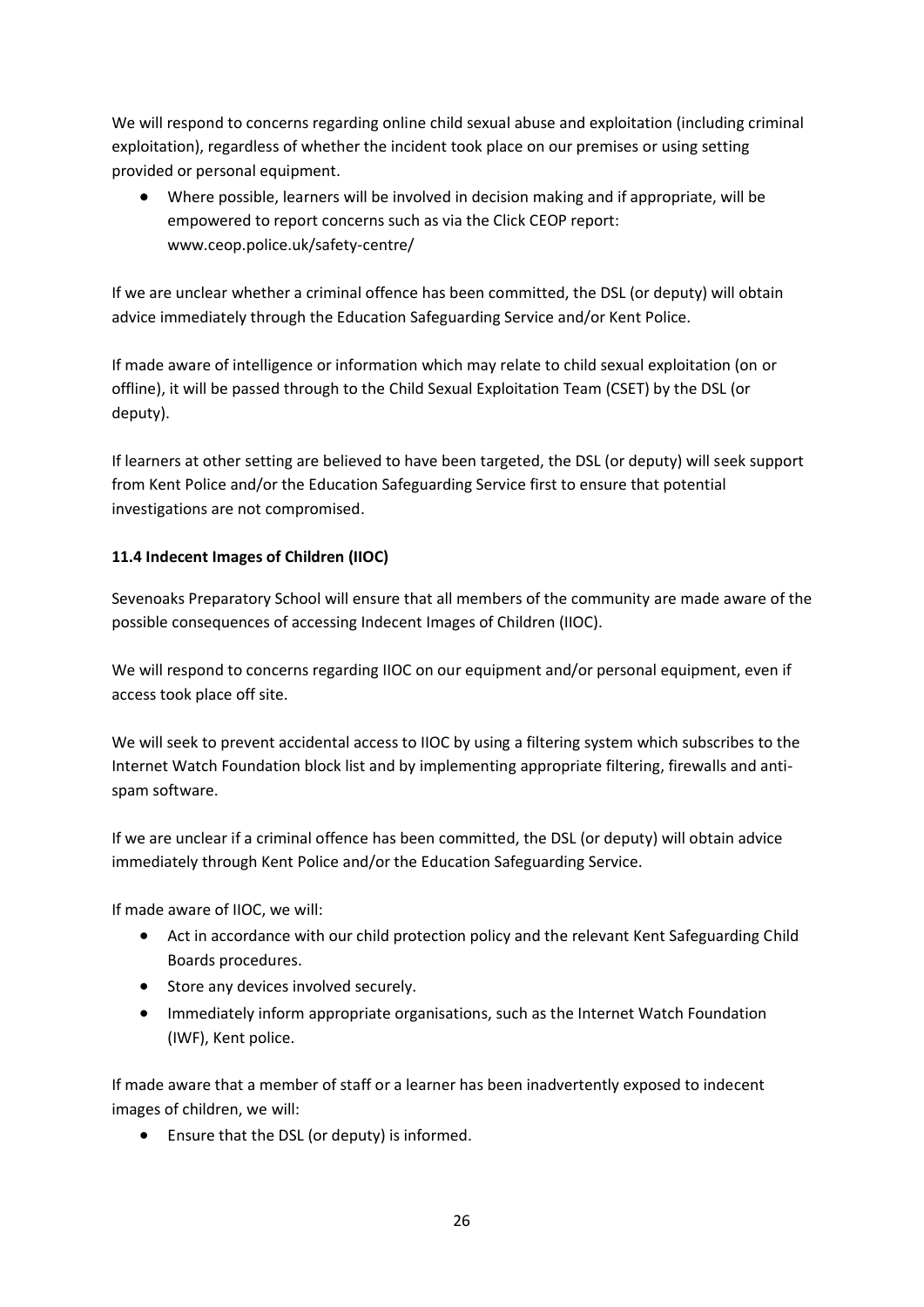- Ensure that the URLs (webpage addresses) which contain the suspect images are reported to the Internet Watch Foundation via [www.iwf.org.uk](https://www.iwf.org.uk/) .
- Ensure that any copies that exist of the image, for example in emails, are deleted.
- Report concerns, as appropriate to parents and carers.

If made aware that indecent images of children have been found on the setting provided devices, we will:

- Ensure that the DSL (or deputy) is informed.
- Ensure that the URLs (webpage addresses) which contain the suspect images are reported to the Internet Watch Foundation via [www.iwf.org.uk](https://www.iwf.org.uk/) .
- Ensure that any copies that exist of the image, for example in emails, are deleted.
- Inform the police via 101 (999 if there is an immediate risk of harm) and Children's Social Work Service (as appropriate).
- Only store copies of images (securely, where no one else has access to them and delete all other copies) at the request of the police only.
- Report concerns, as appropriate to parents and carers.

If made aware that a member of staff is in possession of indecent images of children on setting provided devices, we will:

- Ensure that the Head is informed in line with our managing allegations against staff policy.
- Inform the Local Authority Designated Officer (LADO) and other relevant organisations in accordance with our managing allegations against staff policy.
- Quarantine any devices until police advice has been sought.

# **11.5 Cyberbullying**

Cyberbullying, along with all other forms of bullying, will not be tolerated at Sevenoaks Preparatory School.

Full details of how we will respond to cyberbullying are set out in our anti-bullying policy.

# **11.6 Online Hate**

Online hate content, directed towards or posted by, specific members of the community will not be tolerated at and will be responded to in line with existing policies, including anti-bullying and behaviour.

All members of the Sevenoaks Preparatory School community will be advised to report online hate in accordance with online safety and safeguarding policies.

The Police will be contacted if a criminal offence is suspected.

If we are unclear on how to respond, or whether a criminal offence has been committed, the DSL (or deputy) will obtain advice through the Education Safeguarding Service and/or Kent Police.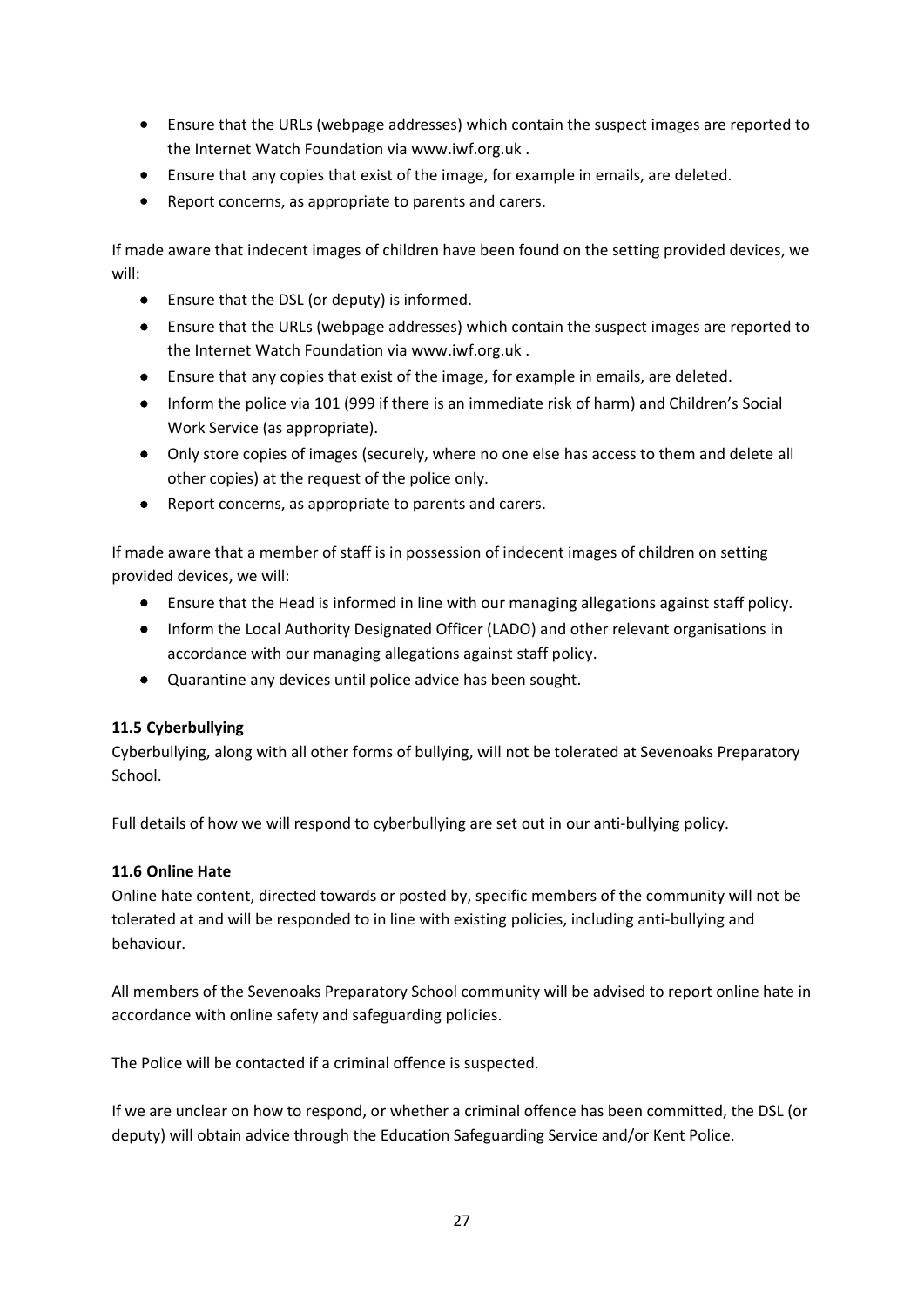### **11.7 Online Radicalisation and Extremism**

We will take all reasonable precautions to ensure that learners and staff are safe from terrorist and extremist material when accessing the internet on site.

If we are concerned that a child or parent/carer may be at risk of radicalisation online, the DSL (or deputy) will be informed immediately, and action will be taken in line with our safeguarding policy.

If we are concerned that member of staff may be at risk of radicalisation online, the Head will be informed immediately, and action will be taken in line with the safeguarding and allegations policies.

### <span id="page-27-0"></span>**12. Online safety away from school**

All staff will continue to look out for any signs that indicate a child may be at risk online and will report and respond to concerns in line with the Child Protection Policy.

• Where necessary, referrals will be made to LADO, children's social care and, as required, the police.

Learners are encouraged to report concerns to a member of staff or a trusted adult at home. Where this is not possible, additional support can be accessed online via:

- Childline: [www.childline.org.uk](http://www.childline.org.uk/)
- UK Safer Internet Centre's 'Report Harmful Content': [https://reportharmfulcontent.com](https://reportharmfulcontent.com/)
- National Crime Agency Child Exploitation and Online Protection Command (NCA-CEOP): [www.ceop.police.uk/safety-centre](https://www.ceop.police.uk/safety-centre/)

Parents/carers are encouraged to ensure children are appropriately supervised online and that appropriate parent controls are implemented.

All communication with learners and parents/carers will take place using school provided or approved communication channels: for example, school provided email accounts, Prep Portal, Microsoft Teams, SeeSaw and Target Tracker.

• Any pre-existing relationships or situations which mean this cannot be complied with will be discussed with the DSL.

Sevenoaks Preparatory School will ensure any use of online learning tools and systems is in line with privacy and data protection/GDPR requirements.

Staff and learners will engage with remote teaching and learning in line with existing behaviour principles as set out in our school Behaviour Policy and Code of Conduct.

When delivering remote learning, staff will:

- Only use online tools that have been evaluated and agreed by the Senior Management Team.
- Ensure remote learning activities are planned in accordance with our curriculum policies, taking learner needs and technology access into account.
- Where possible, pre-record content.

If remote learning is taking place 'live' using webcams or chat facilities, staff and learners will ensure a professional environment is maintained. This means: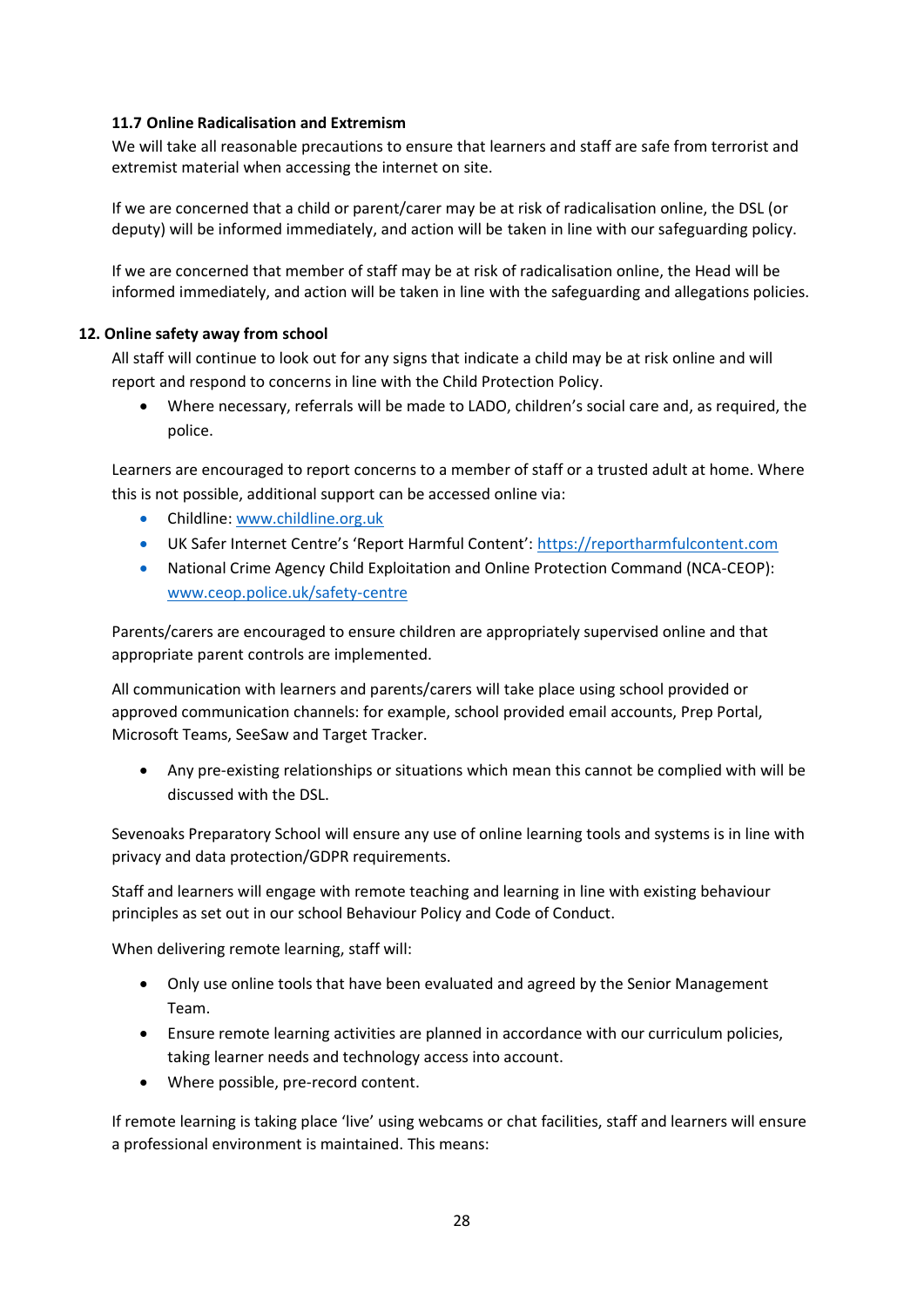- Staff will record the children attending and missing and any incidents that may have occurred during the lesson.
- Live sessions:
	- Sessions will not be delivered in any 1:1 situation, unless pre-approval has been given by the DSL and/or Headmaster and the session is auditable. If a 1:1 situation is required we will ask a member of the family to be present.
- Staff will record any online 1:1 lessons/contact so they can be audited or accessed later if required; learners and staff should be made aware that lessons are being recorded.
- Other lessons/meetings may be recorded at the discretion of the member of staff.
- Any recordings will be stored securely on the school system and not on the device used by the member of staff.
- Staff will agree online behaviour expectations with learners at the start of lessons/contact.
	- o Staff will revisit our acceptable use of technology policy with learners as necessary.
- All participants will wear suitable dress, use professional language, and ensure backgrounds of videos (live or pre-recorded) are neutral and appropriate.
	- Staff and learners should ensure personal information and/or, inappropriate or unsuitable personal items are not visible.
	- Where possible, other household members of staff and parents/pupils should not be in the background or shot; if this unavoidable, they should follow appropriate language and behaviour expectations.
	- If live streaming, staff will mute and/or disable learners' videos and microphones, as required.

# <span id="page-28-0"></span>**13. Useful Links for Educational Settings**

# **Kent Support and Guidance for Educational Settings**

# **Education Safeguarding Service:**

- Rebecca Avery, Education Safeguarding Advisor (Online Protection)
- Guidance for Educational Settings:
	- [www.kelsi.org.uk/support-for-children-and-young-people/child-protection-and](http://www.kelsi.org.uk/support-for-children-and-young-people/child-protection-and-safeguarding)[safeguarding](http://www.kelsi.org.uk/support-for-children-and-young-people/child-protection-and-safeguarding)
	- [www.kelsi.org.uk/child-protection-and-safeguarding/e-safety/e-safety-classroom](http://www.kelsi.org.uk/child-protection-and-safeguarding/e-safety/e-safety-classroom-materials)[materials](http://www.kelsi.org.uk/child-protection-and-safeguarding/e-safety/e-safety-classroom-materials)
	- [www.kelsi.org.uk/child-protection-and-safeguarding/e-safety/e-safety-useful-links](http://www.kelsi.org.uk/child-protection-and-safeguarding/e-safety/e-safety-useful-links)
	- [www.theeducationpeople.org/blog/?tags=Online+Safety&page=1](http://www.theeducationpeople.org/blog/?tags=Online+Safety&page=1)

# **KSCMP:**

• [www.kscmp.org.uk](http://www.kscmp.org.uk/)

# **Kent Police:**

[www.kent.police.uk](http://www.kent.police.uk/) or [www.kent.police.uk/internetsafety](http://www.kent.police.uk/internetsafety)

In an emergency (a life is in danger or a crime in progress) dial 999. For other non-urgent enquiries contact Kent Police via 101

# **National Links and Resources for Educational Settings**